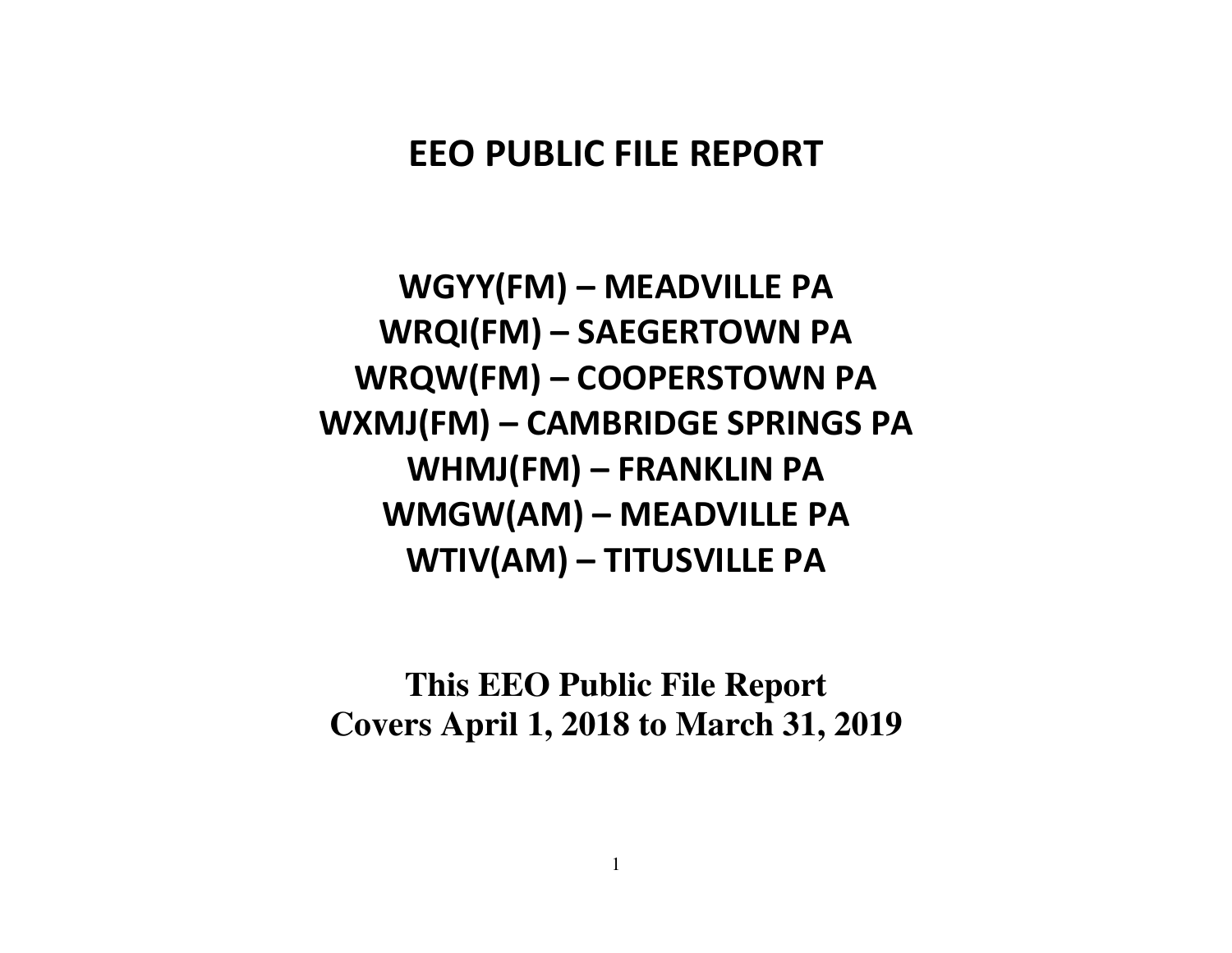This EEO Public File Report is filed in Station WGYY(FM); WUZZ(FM) changed call sign to WRQI(FM) on 6/11/18;<br>1. In the composition of 6/11/19, WYMICMO, WILMICMO, WAGW(AM), WTW(AM), LUCCO WUUZ(FM) changed call sign to WRQW(FM) on 6/11/18; WXMJ(FM); WHMJ(FM); WMGW(AM): WTIV(AM) public inspection file pursuant to Section 73.2080(c)(6) of the Federal Communications Commission's ("FCC") rules.

During the one-year period ending on March 31, 2019, the station filled the following full-time vacancies:

Sales Account Executives –4

### **ACTIVITY TO REPORT THIS PERIOD**

The station interviewed a total 14 people for all full-time vacancies during the period covered in this report.

### **RECRUITMENT SOURCES USED**

Attachment A contains the following information for the full-time vacancies:

- $\bullet$ The recruitment source(s) used to fill each vacancy;
- •The recruitment source that referred the hiree for each full-time vacancy;
- •The total number of persons interviewed for each full-time vacancy; and
- •The total number of interviewees referred by each recruitment source used in connection with the vacancies.

Attachment B contains a list and brief description of menu options activities undertaken pursuant to the FCC's EEO rules during the time period covered by this report.

 Attachment B contains a list and brief description of menu options activities undertaken pursuant to the FCC's EEO rules during the time period covered by this report.

Employment Unit Address: 900 Water Street, Downtown Mall, Meadville PA 16335

If your organization would like to be contacted regarding future vacancies, please contact:

*Forever Media, Inc. Meadville / Franklin / Titusville / New Castle Stations* Jill Hamilton, Business Manager - EEO Officer er 900 Water Street, Downtown Mall Phone: 814-724-1111 Meadville PA 16335 Fax: 814-333-9628 jhamilton@forevermediainc.com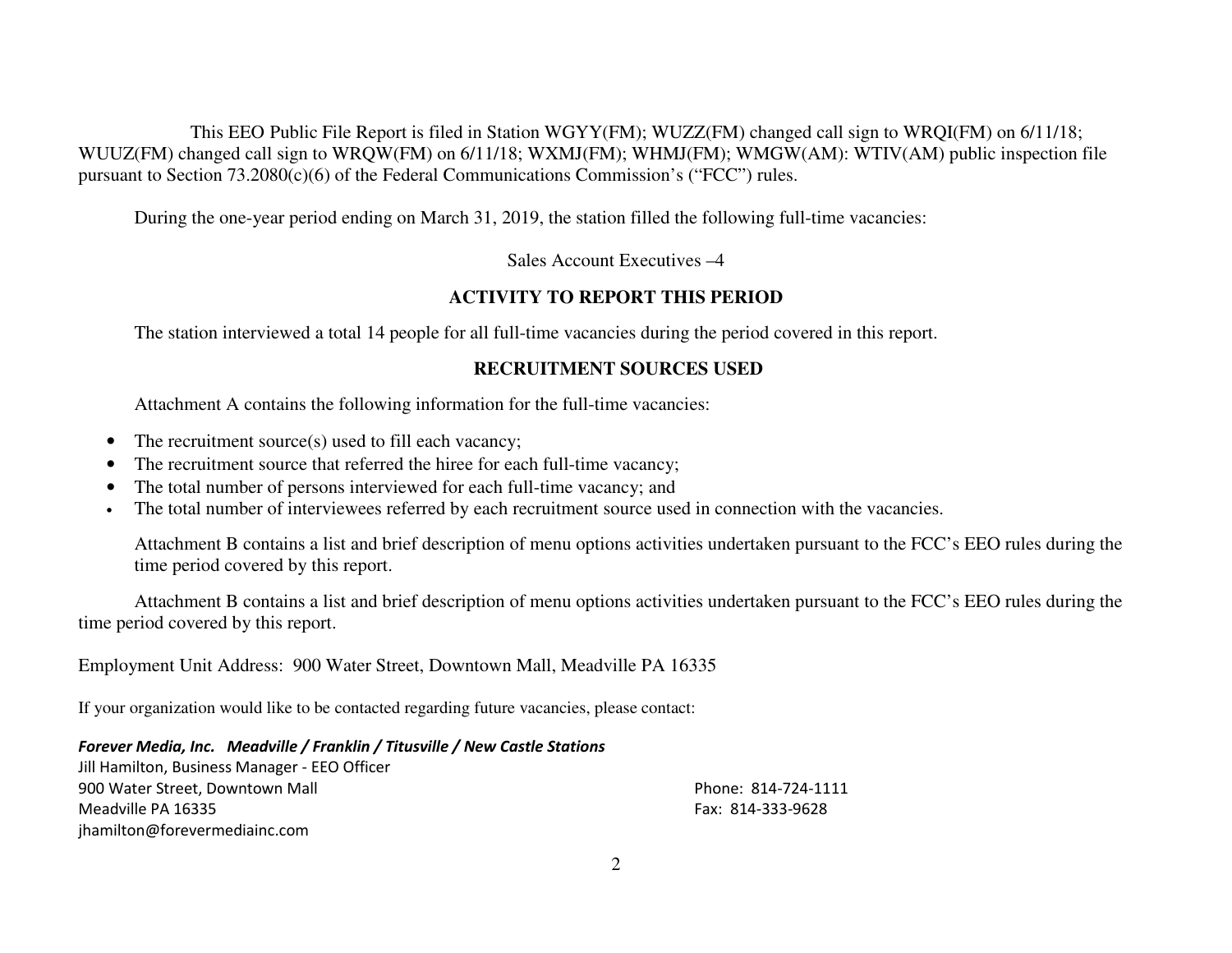# ATTACHMENT A **FULL-TIME VACANCY EEO INFORMATION**

**Forever Media, Inc. is an equal opportunity employer and does not discriminate in the hiring, training or promotion of employees by reason of race, color, religion, sex, or national origin. We engage in a continuing effort to seek out prospective applicants for employment. We contacted agencies in the area of the station to solicit for full-time open positions of employment. The attachment exemplifies those agencies contacted. Those, which requested tobe contacted, are so noted. We have found these agencies to be suppliers of possible employment candidates in our continuing outreach program to achieve dissemination of information to a broad section of the community.** 

| <b>Recruitment Sources</b>                          | <b>Contact Person</b>         | <b>Email / Web Address</b>   | <b>Address</b>                         | City, State, Zip           | Phone/FAX    | <b>Did Source</b><br><b>Request</b><br>Notify? | How many<br><b>Referrals</b><br>from this<br>source |
|-----------------------------------------------------|-------------------------------|------------------------------|----------------------------------------|----------------------------|--------------|------------------------------------------------|-----------------------------------------------------|
| Forever Media Website<br>www.forevernorthwestpa.com | Jim Shields                   | jshields@forevermediainc.com | 900 Watertown Street,<br>Downtown Mall | Meadville, PA 16335        | 814-724-1111 | <b>No</b>                                      | $\Omega$                                            |
| Pennsylvania Association of<br><b>Broadcasters</b>  | Gail Ponti                    | gponti@pab.com               | 208 North 3rd Street<br>Suite 105      | Harrisburg, PA 17101       | 717-482-4820 | No                                             | $\mathbf{0}$                                        |
| <b>PA Careerlink</b>                                | On-line                       | www.cwds.state.pa.us         | 260 Chestnut St.                       | Meadville PA 16335         | 814-337-5574 | <b>No</b>                                      | $\Omega$                                            |
| Pittsburgh Veteran Center                           | Director of Job<br>Placement  | www.vetcenter.va.org         | 2500 Baldwick Rd.                      | Pittsburgh PA 15205        | 412-920-1765 | <b>No</b>                                      | $\Omega$                                            |
| Troy A. Wood Human Service<br>Complex               | Director of Job<br>Placement  | www.co.venango.pa.us         | 1 Dale Ave.                            | Franklin PA 16323          | 814-432-9551 | No.                                            | $\Omega$                                            |
| Ohio/Illinois Centers for<br>Broadcasting           | Gary James                    | www.beonair.com              | 9885 Rockside Road, Ste<br>#160        | Valley View OH 44125       | 216-503-5900 | <b>No</b>                                      | $\Omega$                                            |
| Westminster College                                 | Katy Demedal                  | demedal@westminster.edu      | 319 S. Market Street                   | New Wilmington PA<br>16142 | 724-946-6338 | No                                             | $\Omega$                                            |
| Allegheny College                                   | Office of Career<br>Education | www.allegheny.edu            | 520 N. Main Street                     | Meadville PA 16335         | 814-333-3100 | No.                                            | $\Omega$                                            |
| All Access                                          | On-Line                       | www.allaccess.com            | HWY C30324955<br>PACIFIC COAST         | MALIBU, CA<br>90265        | 310-457-6616 | No                                             | $\Omega$                                            |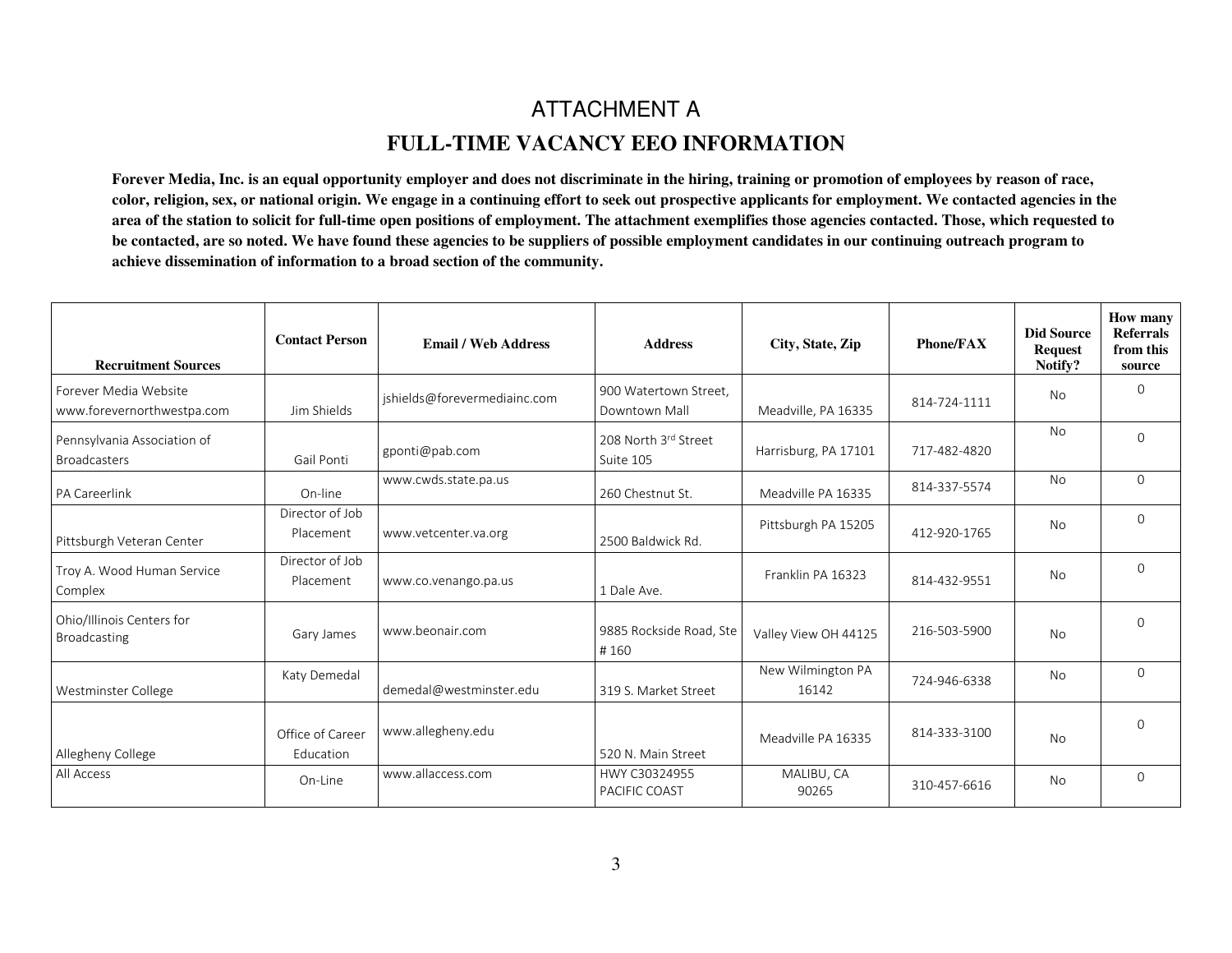| Internal Posting-Meadville, PA     | Jim Shields       | jshields@forevermediainc.com    | 900 Water St.,<br>Downtown Mall   | Meadville PA 16335     | 814-724-1111 | <b>No</b> | $\mathbf{0}$ |
|------------------------------------|-------------------|---------------------------------|-----------------------------------|------------------------|--------------|-----------|--------------|
| Internal Posting-Franklin, PA      | Mary Rutherford   | mrutherford@forevermediainc.com | 1243 Liberty Street,<br>Suite 501 | Franklin PA 16323      | 814-432-2188 | No        | $\Omega$     |
| Internal Posting-New Castle, PA    | John Thomas       | jthomas@forevermediainc.com     | 219 Savannah Gardner<br>Rd.       | New Castle PA 16101    | 814-654-5502 | No        | $\mathbf{0}$ |
| Internal Posting-Johnstown, PA     | Shelly Lovenduski | slovenduski@forevermediainc.com | 109 Plaza Drive, Ste #2           | Johnstown PA 15905     | 814-255-4186 | <b>No</b> | $\mathbf{0}$ |
| Internal Posting-Hollidaysburg, PA | Jody Downing      | jdowning@forevermediainc.com    | One Forever Drive                 | Hollidaysburg PA 16648 | 814-941-4800 | No        | $\mathbf{0}$ |
| Internal Posting-State College, PA | Scott Cohagan     | scohagan@forevermediainc.com    | 2551 Park Center Blvd             | State College PA 16803 | 814-237-9800 | No        | $\Omega$     |
| Internal Posting-Bridgeville, PA   | Joyce Nicholson   | jnicholson@forevermediainc.com  | 1370 Washington Pike              | Bridgeville PA 15017   | 412-221-1629 | No        | $\Omega$     |
| Internal Posting-Brownsville, PA   | Joyce Nicholson   | jnicholson@forevermediainc.com  | 123 Blaine Rd.                    | Brownsville PA 15417   | 724-938-2000 | No        | $\mathbf 0$  |
| Internal Posting-Cumberland, MD    | Jeanie McLaughlin | jmclaughlin@forevermediainc.com | 350 Byrd Ave.                     | Cumberland MD 21502    | 301-722-6666 | No        | $\mathbf{0}$ |
| Internal Posting-York, Pa          | Tammy Signor      | tsignor@forevermediainc.com     | 275 Radio Road                    | York PA 17331          | 717-630-0479 | <b>No</b> | $\Omega$     |
| Internal Posting-Pittsburgh, PA    | Dottie McCartney  | dmccartney@forevermediainc.com  | 2 Robinson Plaza, Ste<br>410      | Pittsburgh PA 15205    | 412-275-3393 | No        | $\mathbf 0$  |
| Internal Posting-Easton, MD        | Lynn Moore        | Imoore@forevermediainc.com      | 306 Port Street                   | Easton MD 21601        | 410-822-3301 | No        | $\Omega$     |
| Internal Posting-Bellaire, OH      | Annie Howell      | ahowell@forevermediainc.com     | 56325 High Ridge Road             | Bellaire OH 43906      | 740-676-5661 | No        | $\mathbf 0$  |
| Indeed.com                         | On-line           | www.indeed.com                  | 177 Broad Street, 6th Fl          | Stamford CT 06901      | 888-746-9333 | No        | 3            |
| Exploreclarion.com                 | On-line           | info@exploreclarion.com         | N/A                               | N/A                    | 814-918-2003 | No        | $\mathbf 0$  |
| Explorevenango.com                 | On-line           | www.explorevenango.com          | N/A                               | N/A                    | 814-676-8521 | <b>No</b> | $\mathbf{0}$ |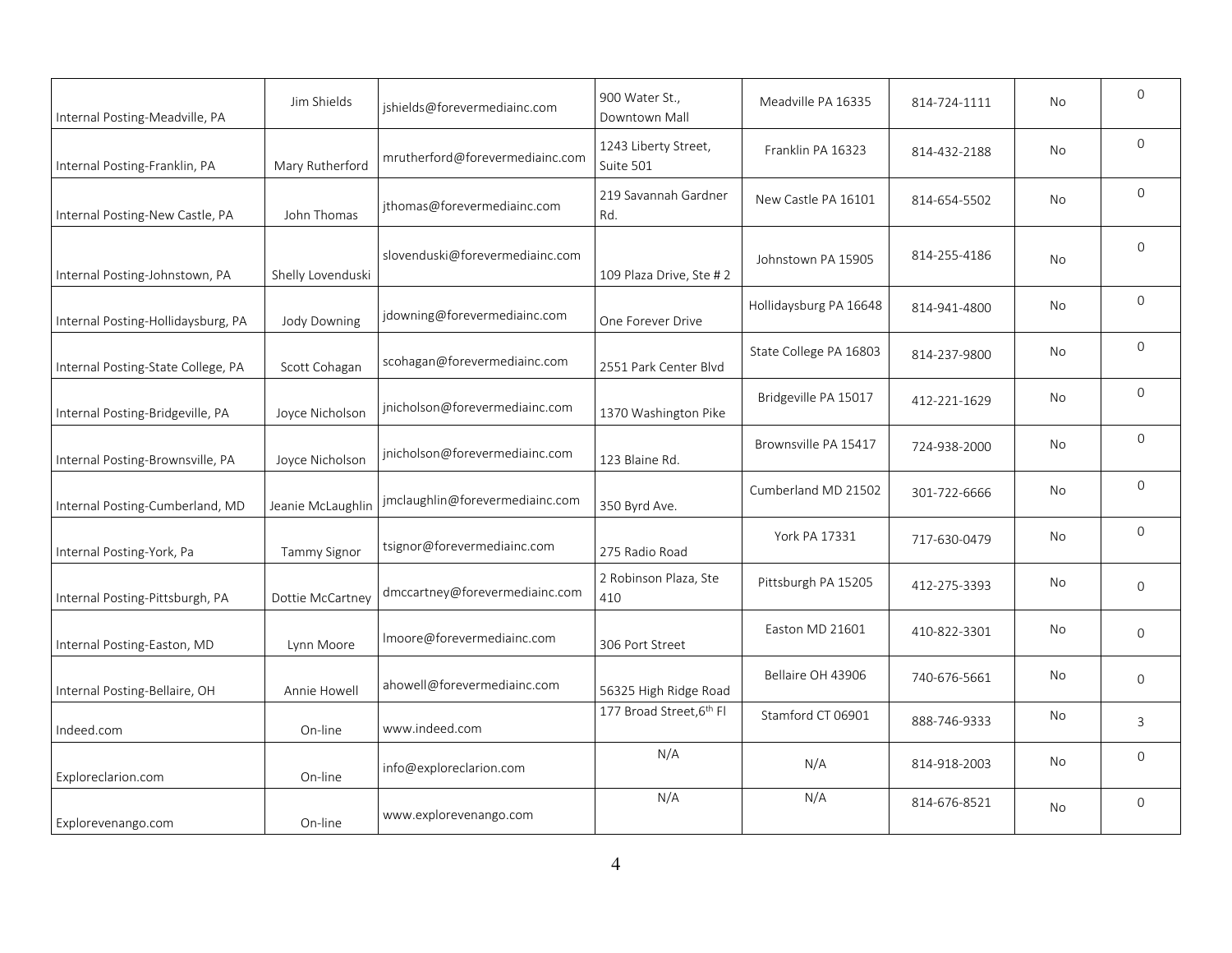| Explorejeffersonpa.com                                                                        | On-line                  | www.explorejeffersonpa.com     | N/A                                | N/A                 | 740-282-6226 | No        | $\overline{0}$ |
|-----------------------------------------------------------------------------------------------|--------------------------|--------------------------------|------------------------------------|---------------------|--------------|-----------|----------------|
| Franklin Area Chamber                                                                         | Jodi                     | jodi@franklinareachamber.org   | 1237 Liberty Street                | Franklin PA 16323   | 814-432-5843 | <b>No</b> | $\Omega$       |
| Meadville Area Chamber                                                                        | On-line                  | www.meadvillechamber.com       | 908 Diamond Park                   | Meadville PA 16335  | 814-337-8030 | <b>No</b> | $\overline{0}$ |
| Referrals                                                                                     | Jim Shields              | jshields@forevermediainc.com   | 900 Water Street,<br>Downtown Mall | Meadville PA 16335  | 814-724-1111 | <b>No</b> | 3              |
| Radio Advertising (Forever Media,<br>Inc.)*** WGYY-FM; WRQI-FM;<br>WXMJ-FM; WTIV-AM; WMGW-AM. | Jim Shields              | jshields@forevermediainc.com   | 900 Water Street,<br>Downtown Mall | Meadville PA 16335  | 814-724-1111 | <b>No</b> | $\overline{7}$ |
| Walk-Ins                                                                                      | Jim Shields              | jshields@forevermediainc.com   | 900 Water Street,<br>Downtown Mall | Meadville PA 16335  | 814-724-1111 | <b>No</b> | $\mathbf{1}$   |
| Opportunities Unlimited of Erie                                                               | N/A                      | www.stairwaysbh.org            | 2185 8 <sup>th</sup> Street        | Erie PA 16505       | 814-878-2070 | <b>No</b> | $\overline{0}$ |
| Senior Employment Center                                                                      | N/A                      | www.matureservices.org         | 4495 Market Street,<br>Ste. 300    | Boardman OH 44512   | 330-782-0978 | No        | $\Omega$       |
| Center for Employment<br>Opportunities                                                        | N/A                      | www.ceoworks.org               | 100 Ross Street #416               | Pittsburgh PA 15219 | 412-444-1025 | <b>No</b> | $\Omega$       |
| Hispanic American Council                                                                     | N/A                      | mcrc@mcrcerie.org              | 554 E. 10 <sup>th</sup> Street     | Erie PA 16503       | 814-455-0212 | <b>No</b> | $\Omega$       |
| Veteran's Outreach & Assistance                                                               | Don Reeve                | www.veteransoutreachcenter.org | 1222 French Street #<br>100        | Erie PA 16501       | 814-453-5719 | <b>No</b> | $\mathsf{O}$   |
| <b>Greater Erie Community Action</b><br>Committee                                             | Danny J. Jones           | www.gecac.org                  | 18 West 9th Street                 | Erie PA 16501       | 814-459-4581 | <b>No</b> | $\Omega$       |
| Thiel College                                                                                 | Student Job<br>Placement | www.thiel.edu                  | 75 College Ave.                    | Greenville PA 16125 | 724-589-2000 | <b>No</b> | $\overline{0}$ |
| Lawrence County Community<br>Action Partnership                                               | Thomas Scott             | www.lccap.org                  | 241 W. Grant Street                | New Castle PA 16101 | 724-658-7258 | No        | $\overline{0}$ |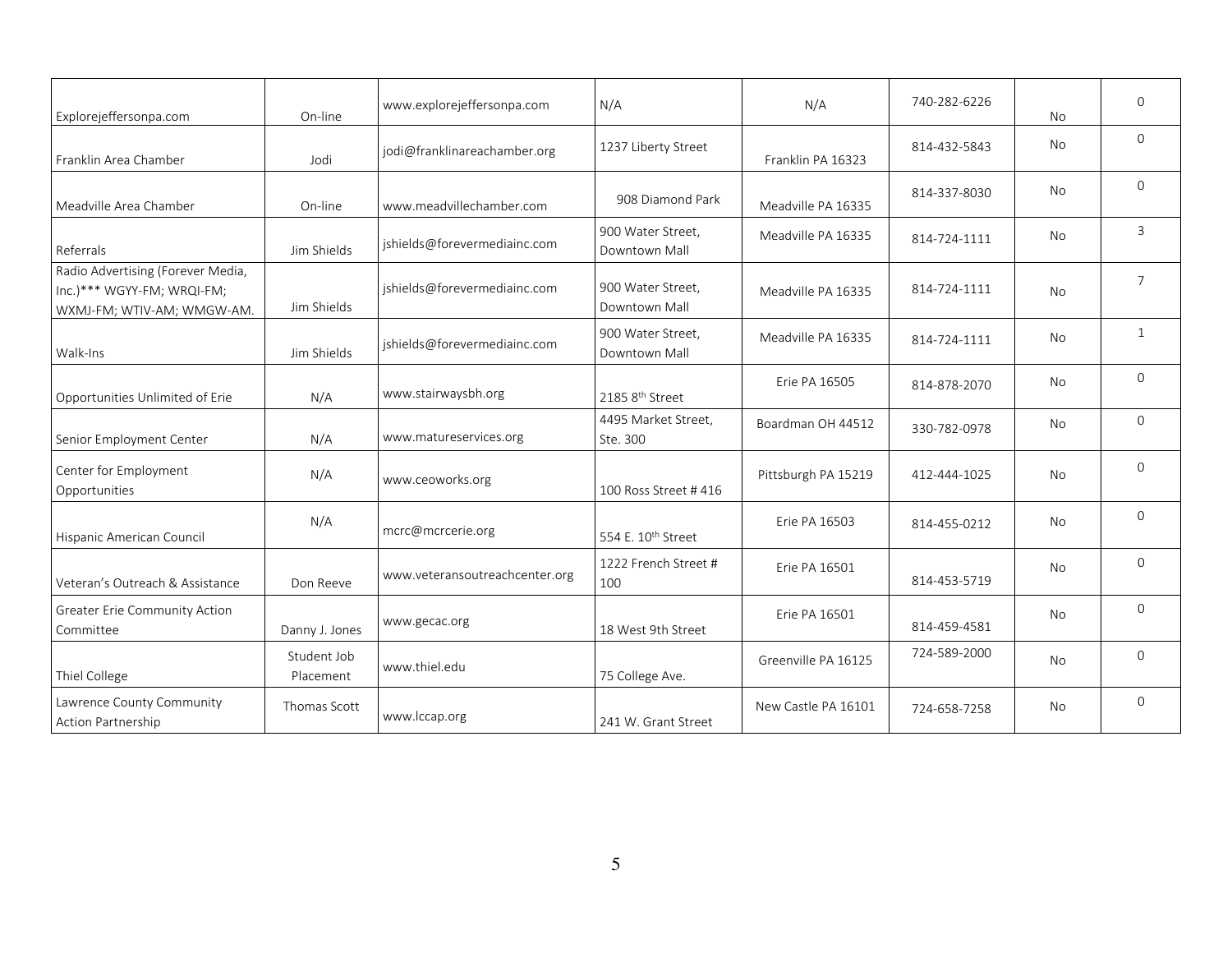### **FULL-TIME VACANCY EEO INFORMATION**

|                                   | <b>Job Title of Vacancy: Sales Account Executive</b> | <b>Recruitment Source That</b><br><b>Referred the Hiree:</b>             | Radio On-Air Ad |
|-----------------------------------|------------------------------------------------------|--------------------------------------------------------------------------|-----------------|
| Date Vacancy Opened: May 15, 2018 |                                                      | <b>Total Number Hired:</b>                                               | 2               |
| <b>Date Vacancy Filled:</b>       | October 9, 2018 (2)                                  | <b>Total Number of Persons</b><br>Interviewed for the<br><b>Vacancy:</b> | $\bf o$         |

### **Recruitment Sources Used to Fill the Vacancy**

| <b>RECRUITMENT SOURCES</b>                            | <b>CONTACT PERSON</b>            | <b>E-MAIL ADDRESS</b>           | <b>ADDRESS</b>                     | CITY - STATE - ZIP         | PHONE/FAX    | <b>Did Source</b><br>Request<br>Notify? | How many<br>referrals from<br>this source? |
|-------------------------------------------------------|----------------------------------|---------------------------------|------------------------------------|----------------------------|--------------|-----------------------------------------|--------------------------------------------|
| Forever Media Website<br>www.forevernorthwestpa.com** | Jim Shields                      | jshields@forevermediainc.com    | 900 Water Street,<br>Downtown Mall | Meadville PA 16335         | 814-724-1111 | <b>No</b>                               |                                            |
| Pennsylvania Association of<br><b>Broadcasters</b>    | Gail Ponti                       | gponti@pab.com                  | 208 North 3rd St.                  | Harrisburg PA 17101        | 717-482-4820 | <b>No</b>                               | $\Omega$                                   |
| PA Careerlink                                         | Tinamarie Trucco<br>de Rodriguez | ttruccoder@pa.gove              | 260 Chestnut<br>Street             | Meadville PA 16335         | 814-337-5574 | <b>No</b>                               | $\Omega$                                   |
| Pittsburgh Veteran Center                             | Director of Job<br>Placement     | www.vetcenter.va.org            | 2500 Baldwick Rd.                  | Pittsburgh PA 15205        | 412-920-1765 | <b>No</b>                               | $\Omega$                                   |
| Troy A. Wood Human Service<br>Complex                 | Director of Job<br>Placement     | www.co.venango.pa.us            | 1 Dale Ave.                        | Franklin PA 16323          | 814-432-9551 | <b>No</b>                               | $\Omega$                                   |
| Ohio/Illinois Centers for<br>Broadcasting             | Gary James                       | www.beonair.com                 | 9885 Rockside<br>Road, Ste #160    | Valley View Oh 44125       | 216-503-5900 | <b>No</b>                               | $\Omega$                                   |
| Westminster College                                   | Katy Demedal                     | demedal@westminster.edu         | 319 S. Market<br>Street            | New Wilmington PA<br>16142 | 724-946-6338 | No                                      | $\Omega$                                   |
| Allegheny College                                     | Office of Career<br>Education    | www.allegheny.edu               | 520 N. Main Street                 | Meadville PA 16335         | 814-333-3100 | <b>No</b>                               | $\Omega$                                   |
| All Access                                            | On-line                          | www.allaccess.com               | Hwy C30324955<br>Pacific Coast     | Malibu CA 90265            | 310-457-6616 | <b>No</b>                               | $\overline{0}$                             |
| Internal Job Posting -Meadville                       | Jim Shields                      | jshields@forevermediainc.com    | 900 Water St.                      | Meadville, PA 16335        | 814-724-1111 | No                                      | $\overline{0}$                             |
| Internal Job Posting - Franklin<br>PA                 | Mary Rutherford                  | mrutherford@forevermediainc.com | 1243 Liberty<br>Street, St 501     | Franklin PA 16432          | 814-432-2188 | <b>No</b>                               | $\overline{0}$                             |
| Internal Job Posting - New<br>Castle, PA              | John Thomas                      | jthomas@forevermediainc.com     | 219 Savannah<br>Garden Road        | New Castle, PA 16101       | 724-674-5502 | <b>No</b>                               | $\Omega$                                   |
| Internal Job Posting -                                | Shelly Lovenduski                | slovenduski@forevermediainc.com | 109 Plaza Drive,                   | Johnstown PA 15905         | 814-255-4186 | No                                      | $\mathbf{0}$                               |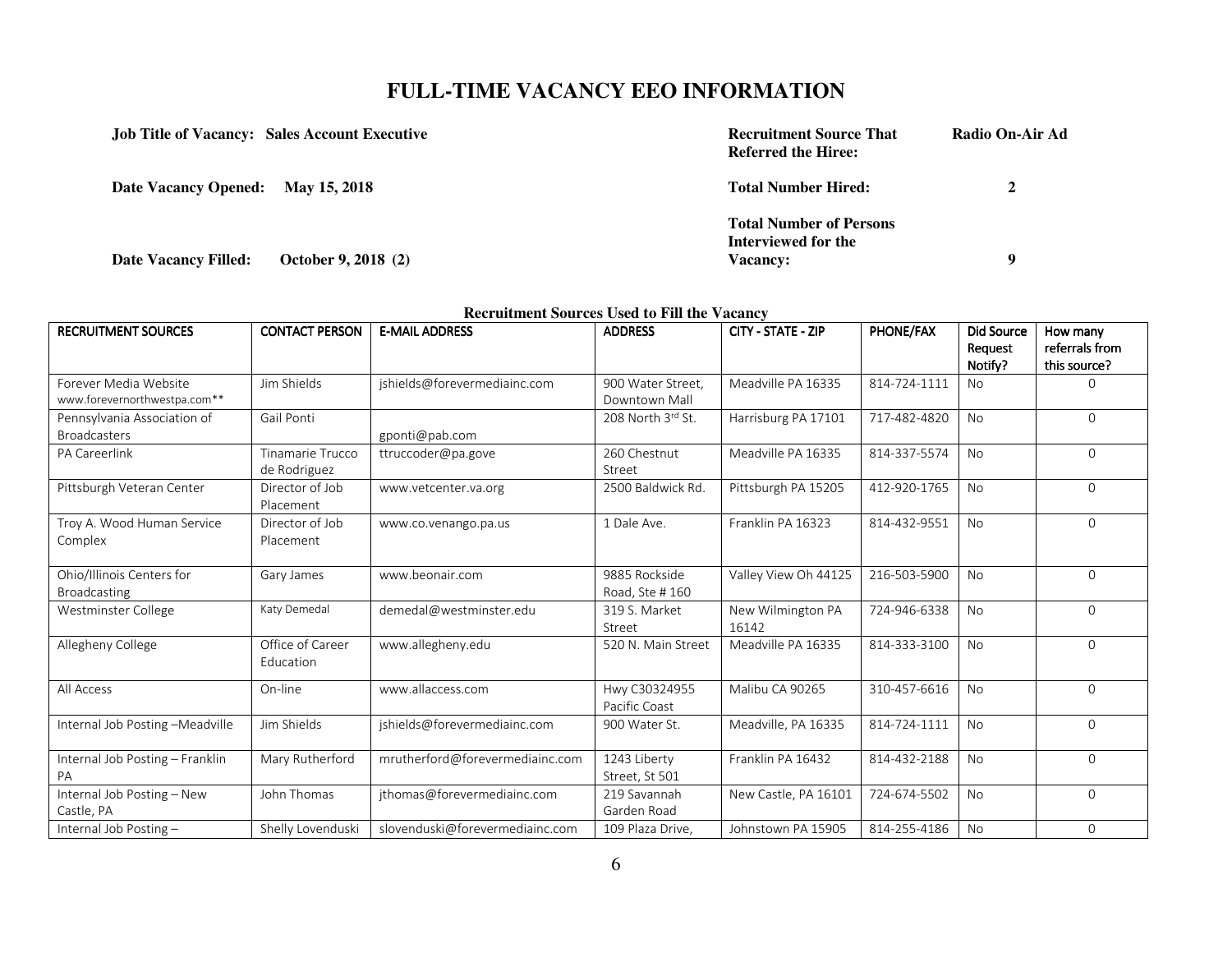| Johnstown, PA                       |                  |                                 | Ste $#2$            |                      |              |           |                |
|-------------------------------------|------------------|---------------------------------|---------------------|----------------------|--------------|-----------|----------------|
| Internal Job Posting-               | Jody Downing     | jdowning@forevermediainc.com    | One Forever Drive,  | Hollidaysburg PA     | 814-941-9800 | No        | $\Omega$       |
| Hollidaysburg, PA                   |                  |                                 |                     | 16648                |              |           |                |
| Internal Job Posting - State        | Scott Cohagan    | scohagan@forevermediainc.com    | 2551 Park Center    | State College PA     | 814-237-9800 | <b>No</b> | $\Omega$       |
| College, PA                         |                  |                                 | Blvd.               | 16803                |              |           |                |
| Internal Job Posting - Bridgeville, | Joyce Nicholson  | jnicholson@forevermediainc.com  | 1370 Washington     | Bridgeville PA 15017 | 412-221-1629 | <b>No</b> | $\overline{0}$ |
| PA                                  |                  |                                 | Pike,               |                      |              |           |                |
| Internal Job Posting-               | Joyce Nicholson  | jnicholson@forevermediainc.com  | 123 Blaine Rd.,     | Brownsville PA 15417 | 724-938-2000 | <b>No</b> | $\mathbf 0$    |
| Brownsville PA                      |                  |                                 |                     |                      |              |           |                |
| Internal Job Posting-               | Jeanie           | jmclaughlin@forevermediainc.com | 350 Byrd Avenue     | Cumberland, MD       | 301-722-6666 | No        | $\Omega$       |
| Cumberland, MD                      | McLaughlin       |                                 |                     | 21502                |              |           |                |
| Internal Job Posting-               | Tammy Signor     | tsignor@forevermediainc.com     | 275 Radio Road      | Hanover, PA 17331    | 717-637-3831 | <b>No</b> | $\overline{0}$ |
| York/Hanover, PA                    |                  |                                 |                     |                      |              |           |                |
| Internal Job Posting - Pittsburgh,  | Dottie McCartney | dmccartney@forevermediainc.com  | 2 Robinson Plaza,   | Pittsburgh, PA 15205 | 412-275-3393 | No        | $\overline{0}$ |
| PA                                  |                  |                                 | Suite 410           |                      |              |           |                |
| Internal Job Posting- Easton, MD    | Lynn Moore       | Imoore@forevermediainc.com      | 306 Port Street     | Easton, MD 21601     | 410-822-3301 | <b>No</b> | $\mathbf{O}$   |
|                                     |                  |                                 |                     |                      |              |           |                |
| Internal Job Posting-Bellaire, OH   | Annie Howell     | ahowell@forevermediainc.com     | 56325 High Ridge    | Bellaire, OH 43906   | 740-676-5661 | No        | $\overline{0}$ |
|                                     |                  |                                 | Road                |                      |              |           |                |
| Indeed.com                          | On-line          | www.indeed.com                  | 177 Broad Street,   | Stamford CT 06901    | 888-746-9333 | <b>No</b> | $\mathbf{1}$   |
|                                     |                  |                                 | $6th$ FI            |                      |              |           |                |
| Exploreclarion.com                  | On-line          | info@exploreclarion.com         | N/A                 | N/A                  | 814-918-2003 | <b>No</b> |                |
|                                     |                  |                                 |                     |                      |              |           |                |
| Explorevenango.com                  | On-line          | www.explorevenango.com          | N/A                 | N/A                  | 814-676-8521 | <b>No</b> | $\mathbf{O}$   |
|                                     |                  |                                 |                     |                      |              |           |                |
| Explorejeffersonpa.com              | On-line          | www.explorejeffersonpa.com      | N/A                 | N/A                  | 740-282-6226 | <b>No</b> | $\overline{0}$ |
|                                     |                  |                                 |                     |                      |              |           |                |
| Franklin Area Chamber               | Jodi             | jodi@franklinareachamber.oprg   | 1237 Liberty Street | Franklin PA 16323    | 814-432-5843 | No        | $\overline{0}$ |
|                                     |                  |                                 |                     |                      |              |           |                |
| Meadville Area Chamber              | On-line          | www.meadvillechamber.com        | 908 Diamond Park    | Meadville PA 16335   | 814-337-8030 | <b>No</b> | $\mathbf 0$    |
|                                     |                  |                                 |                     |                      |              |           |                |
| Referrals                           | Jim Shields      | jshields@forevermediainc.com    | 900 Water Street,   | Meadville PA 16335   | 814-724-1111 | No        | 3              |
|                                     |                  |                                 | Downtown Mall       |                      |              |           |                |
| Radio Advertising (Forever          | Jim Shields      | jshields@forevermediainc.com    | 900 Water Street,   | Meadville PA 16335   | 814-724-1111 | No        | $\overline{4}$ |
| Media, Inc.) *** WGYY-FM;           |                  |                                 | Downtown Mall       |                      |              |           |                |
| WRQI-FM; WXMJ-FM; WTIV-AM;          |                  |                                 |                     |                      |              |           |                |
| WMGW-AM                             |                  |                                 |                     |                      |              |           |                |
| Walk-Ins                            | Jim Shields      | jshields@forevermediainc.com    | 900 Water Street,   | Meadville PA 16335   | 814-724-1111 | <b>No</b> | $\mathbf{1}$   |
|                                     |                  |                                 | Downtown Mall       |                      |              |           |                |
| Opportunities Unlimited of Erie     | N/A              | www.stairwaysbh.org             | 2185 8th Street     | Erie PA 16505        | 814-878-2070 | No        | $\overline{0}$ |
|                                     |                  |                                 |                     |                      |              |           |                |
| Senior Employment Center            | N/A              | www.matureservices.org          | 4495 Market         | Boardman OH 44512    | 330-782-0978 | No        | $\mathbf 0$    |
|                                     |                  |                                 | Street, Ste 300     |                      |              |           |                |
| Center for Employment               | N/A              | www.ceoworks.org                | 100 Ross Street #   | Pittsburgh PA 15219  | 412-444-1025 | No        | $\overline{0}$ |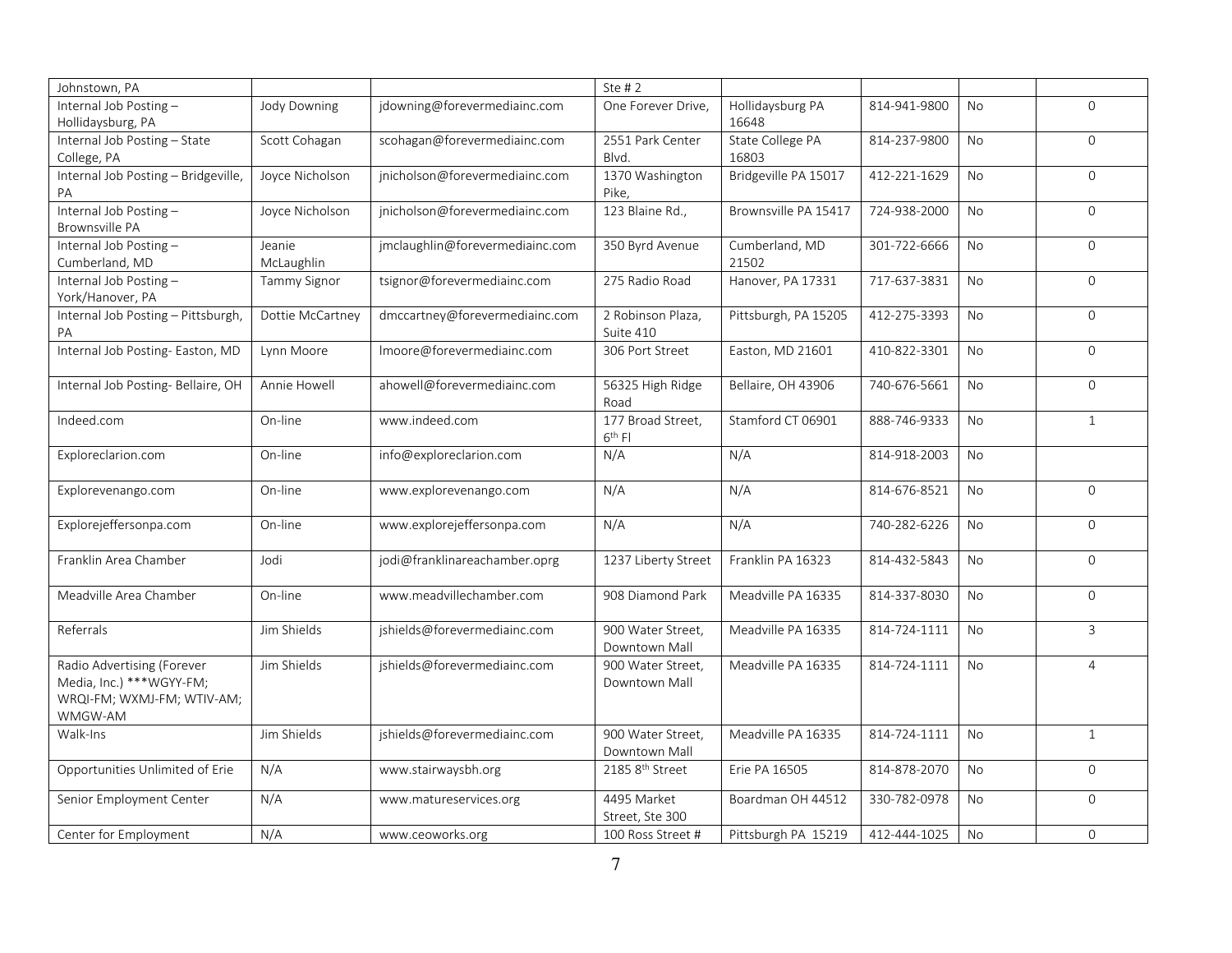| Opportunities             |     |                   | 416                            |               |                 |  |
|---------------------------|-----|-------------------|--------------------------------|---------------|-----------------|--|
| Hispanic American Council | N/A | mcrc@mcrcerie.org | 554 E. 10 <sup>th</sup> Street | Erie PA 16503 | 814-455-0212 No |  |
|                           |     |                   |                                |               |                 |  |
|                           |     |                   |                                |               |                 |  |

## **FULL-TIME VACANCY EEO INFORMATION**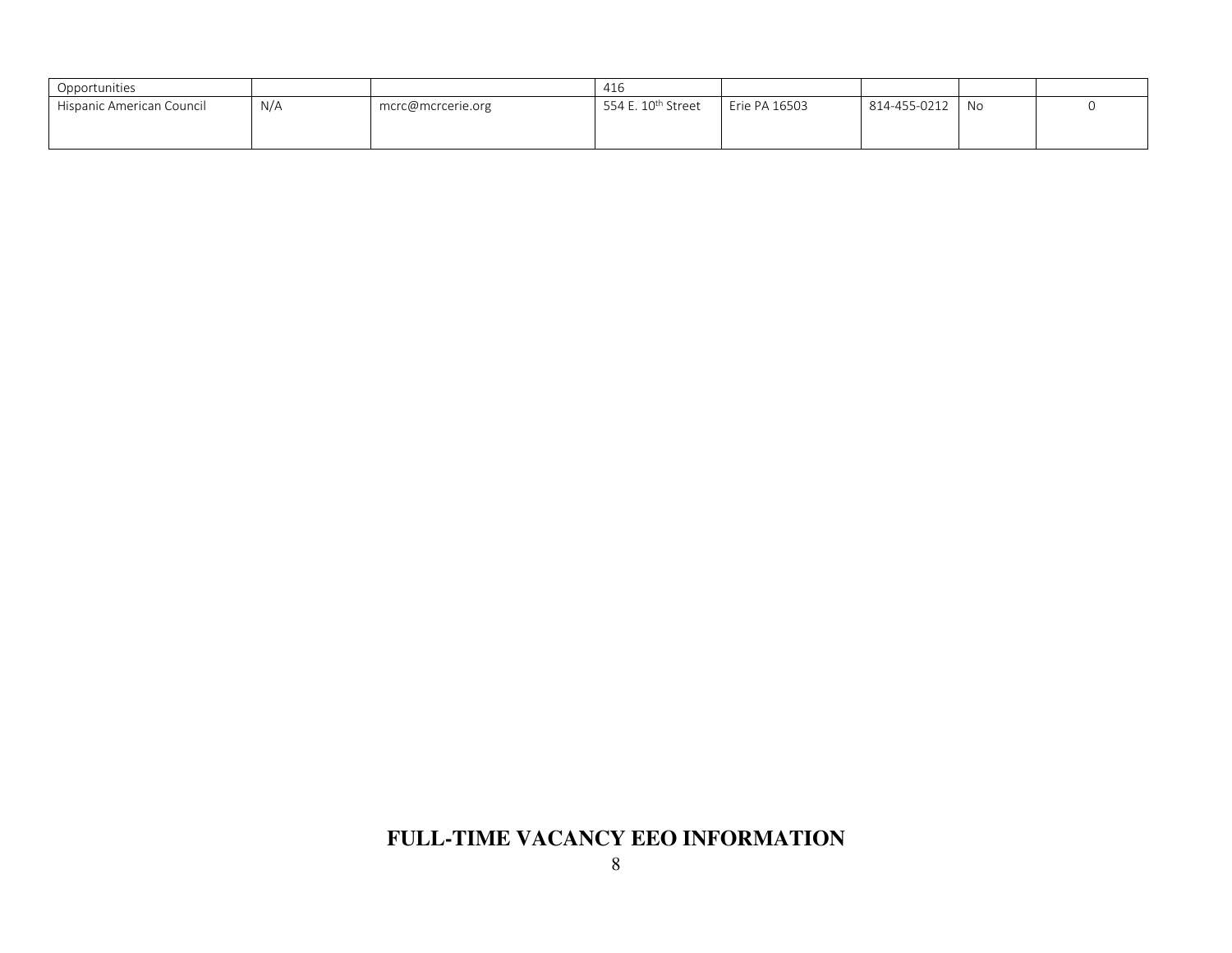| <b>Job Title of Vacancy: Sales Account Executive</b>   | <b>Recruitment Source That</b><br><b>Referred the Hiree:</b>             | Radio On-Air Ad |
|--------------------------------------------------------|--------------------------------------------------------------------------|-----------------|
| <b>Date Vacancy Opened:</b><br><b>November 1, 2018</b> | <b>Total Number Hired:</b>                                               |                 |
| <b>December 17, 2018</b><br>Date Vacancy Filled:       | <b>Total Number of Persons</b><br>Interviewed for the<br><b>Vacancy:</b> | 2               |

#### **Recruitment Sources Used to Fill the Vacancy**

| <b>RECRUITMENT SOURCES</b>                            | <b>CONTACT PERSON</b>            | <b>E-MAIL ADDRESS</b>           | <b>ADDRESS</b>                     | CITY - STATE - ZIP         | <b>PHONE/FAX</b> | Did Source<br>Request<br>Notify? | How many<br>referrals from<br>this source? |
|-------------------------------------------------------|----------------------------------|---------------------------------|------------------------------------|----------------------------|------------------|----------------------------------|--------------------------------------------|
| Forever Media Website<br>www.forevernorthwestpa.com** | Jim Shields                      | jshields@forevermediainc.com    | 900 Water Street,<br>Downtown Mall | Meadville PA 16335         | 814-724-1111     | <b>No</b>                        |                                            |
| Pennsylvania Association of<br><b>Broadcasters</b>    | Gail Ponti                       | gponti@pab.com                  | 208 North 3rd St.                  | Harrisburg PA 17101        | 717-482-4820     | <b>No</b>                        | $\Omega$                                   |
| PA Careerlink                                         | Tinamarie Trucco<br>de Rodriguez | ttruccoder@pa.gove              | 260 Chestnut<br>Street             | Meadville PA 16335         | 814-337-5574     | <b>No</b>                        | $\Omega$                                   |
| Pittsburgh Veteran Center                             | Director of Job<br>Placement     | www.vetcenter.va.org            | 2500 Baldwick Rd.                  | Pittsburgh PA 15205        | 412-920-1765     | <b>No</b>                        | 0                                          |
| Troy A. Wood Human Service<br>Complex                 | Director of Job<br>Placement     | www.co.venango.pa.us            | 1 Dale Ave.                        | Franklin PA 16323          | 814-432-9551     | <b>No</b>                        | $\Omega$                                   |
| Ohio/Illinois Centers for<br>Broadcasting             | Gary James                       | www.beonair.com                 | 9885 Rockside<br>Road, Ste #160    | Valley View Oh 44125       | 216-503-5900     | <b>No</b>                        | $\Omega$                                   |
| Westminster College                                   | Katy Demedal                     | demedal@westminster.edu         | 319 S. Market<br>Street            | New Wilmington PA<br>16142 | 724-946-6338     | <b>No</b>                        | $\Omega$                                   |
| Allegheny College                                     | Office of Career<br>Education    | www.allegheny.edu               | 520 N. Main Street                 | Meadville PA 16335         | 814-333-3100     | <b>No</b>                        | 0                                          |
| All Access                                            | On-line                          | www.allaccess.com               | Hwy C30324955<br>Pacific Coast     | Malibu CA 90265            | 310-457-6616     | <b>No</b>                        | $\Omega$                                   |
| Internal Job Posting-Meadville                        | Jim Shields                      | jshields@forevermediainc.com    | 900 Water St.                      | Meadville, PA 16335        | 814-724-1111     | <b>No</b>                        | $\Omega$                                   |
| Internal Job Posting - Franklin<br>PA                 | Mary Rutherford                  | mrutherford@forevermediainc.com | 1243 Liberty<br>Street, St 501     | Franklin PA 16432          | 814-432-2188     | <b>No</b>                        | $\overline{O}$                             |
| Internal Job Posting - New<br>Castle, PA              | John Thomas                      | jthomas@forevermediainc.com     | 219 Savannah<br>Garden Road        | New Castle, PA 16101       | 724-674-5502     | <b>No</b>                        | $\Omega$                                   |
| Internal Job Posting-<br>Johnstown, PA                | Shelly Lovenduski                | slovenduski@forevermediainc.com | 109 Plaza Drive,<br>Ste $#2$       | Johnstown PA 15905         | 814-255-4186     | <b>No</b>                        | $\Omega$                                   |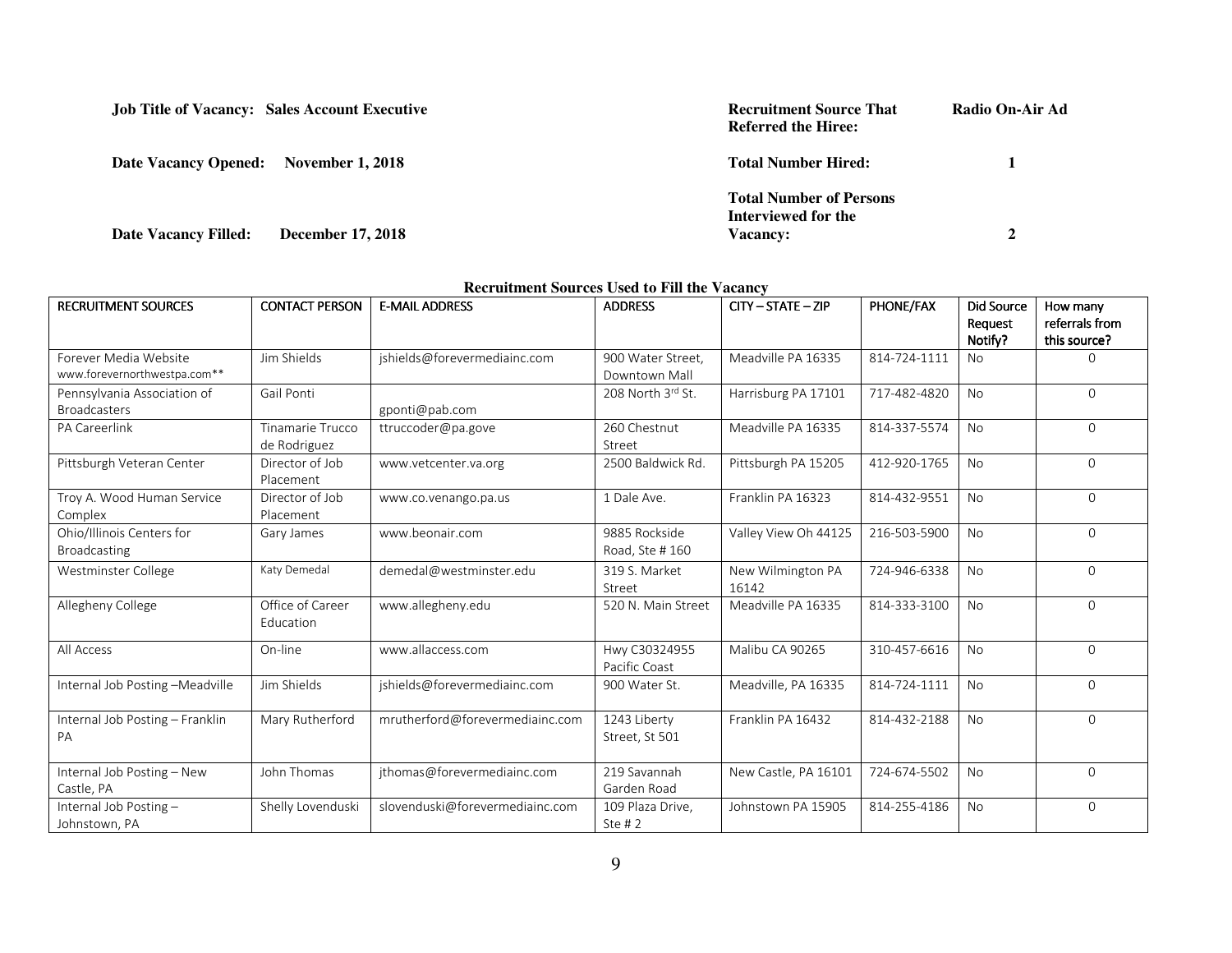| Internal Job Posting-<br>Hollidaysburg, PA | Jody Downing        | jdowning@forevermediainc.com    | One Forever Drive,       | Hollidaysburg PA<br>16648 | 814-941-9800 | No        | $\Omega$       |
|--------------------------------------------|---------------------|---------------------------------|--------------------------|---------------------------|--------------|-----------|----------------|
| Internal Job Posting - State               | Scott Cohagan       | scohagan@forevermediainc.com    | 2551 Park Center         | State College PA          | 814-237-9800 | <b>No</b> | $\mathbf{O}$   |
| College, PA                                |                     |                                 | Blvd.                    | 16803                     |              |           |                |
| Internal Job Posting - Bridgeville,<br>PA  | Joyce Nicholson     | jnicholson@forevermediainc.com  | 1370 Washington<br>Pike, | Bridgeville PA 15017      | 412-221-1629 | <b>No</b> | $\Omega$       |
| Internal Job Posting-                      | Joyce Nicholson     | jnicholson@forevermediainc.com  | 123 Blaine Rd.,          | Brownsville PA 15417      | 724-938-2000 | <b>No</b> | $\overline{0}$ |
| Brownsville PA                             |                     |                                 |                          |                           |              |           |                |
| Internal Job Posting-                      | Jeanie              | jmclaughlin@forevermediainc.com | 350 Byrd Avenue          | Cumberland, MD            | 301-722-6666 | No        | $\Omega$       |
| Cumberland, MD                             | McLaughlin          |                                 |                          | 21502                     |              |           |                |
| Internal Job Posting-                      | <b>Tammy Signor</b> | tsignor@forevermediainc.com     | 275 Radio Road           | Hanover, PA 17331         | 717-637-3831 | <b>No</b> | $\overline{0}$ |
| York/Hanover, PA                           |                     |                                 |                          |                           |              |           |                |
| Internal Job Posting - Pittsburgh,         | Dottie McCartney    | dmccartney@forevermediainc.com  | 2 Robinson Plaza,        | Pittsburgh, PA 15205      | 412-275-3393 | <b>No</b> | $\Omega$       |
| PA                                         |                     |                                 | Suite 410                |                           |              |           |                |
| Internal Job Posting-Easton, MD            | Lynn Moore          | Imoore@forevermediainc.com      | 306 Port Street          | Easton, MD 21601          | 410-822-3301 | <b>No</b> | $\overline{0}$ |
|                                            |                     |                                 |                          |                           |              |           |                |
| Internal Job Posting- Bellaire, OH         | Annie Howell        | ahowell@forevermediainc.com     | 56325 High Ridge         | Bellaire, OH 43906        | 740-676-5661 | <b>No</b> | $\overline{0}$ |
|                                            |                     |                                 | Road                     |                           |              |           |                |
|                                            |                     |                                 | 177 Broad Street,        |                           |              |           |                |
| Indeed.com                                 | On-line             | www.indeed.com                  |                          | Stamford CT 06901         | 888-746-9333 | No        | $\overline{0}$ |
|                                            |                     |                                 | 6 <sup>th</sup> Fl       |                           |              |           |                |
| Exploreclarion.com                         | On-line             | info@exploreclarion.com         | N/A                      | N/A                       | 814-918-2003 | No        | $\mathbf 0$    |
|                                            |                     |                                 |                          |                           |              |           |                |
| Explorevenango.com                         | On-line             | www.explorevenango.com          | N/A                      | N/A                       | 814-676-8521 | No        | $\Omega$       |
| Explorejeffersonpa.com                     | On-line             | www.explorejeffersonpa.com      | N/A                      | N/A                       | 740-282-6226 | <b>No</b> | $\overline{0}$ |
| Franklin Area Chamber                      | Jodi                | jodi@franklinareachamber.oprg   | 1237 Liberty Street      | Franklin PA 16323         | 814-432-5843 | <b>No</b> | $\overline{0}$ |
|                                            |                     |                                 |                          |                           |              |           |                |
| Meadville Area Chamber                     | On-line             | www.meadvillechamber.com        | 908 Diamond Park         | Meadville PA 16335        | 814-337-8030 | <b>No</b> | $\mathbf 0$    |
| Referrals                                  | Jim Shields         | jshields@forevermediainc.com    | 900 Water Street,        | Meadville PA 16335        | 814-724-1111 | No        | $\overline{0}$ |
|                                            |                     |                                 | Downtown Mall            |                           |              |           |                |
| Radio Advertising (Forever                 | Jim Shields         | jshields@forevermediainc.com    | 900 Water Street,        | Meadville PA 16335        | 814-724-1111 | <b>No</b> | $\overline{2}$ |
| Media, Inc.) *** WGYY-FM;                  |                     |                                 | Downtown Mall            |                           |              |           |                |
| WRQI-FM; WXMJ-FM; WTIV-AM;                 |                     |                                 |                          |                           |              |           |                |
| WMGW-AM                                    |                     |                                 |                          |                           |              |           |                |
| Walk-Ins                                   | Jim Shields         | jshields@forevermediainc.com    | 900 Water Street,        | Meadville PA 16335        | 814-724-1111 | No        | $\mathbf 0$    |
|                                            |                     |                                 | Downtown Mall            |                           |              |           |                |
|                                            |                     |                                 |                          |                           |              |           |                |
| Veteran's Outreach & Assistance            | Don Reeve           | www.veteransoutreachcenter.org  | 1222 French Street       | Erie PA 16501             | 814-453-5719 | No        | $\overline{0}$ |
|                                            |                     |                                 | #100                     |                           |              |           |                |
| <b>Greater Erie Community Action</b>       | Dann J. Jones       | www.gecac.org                   | 18 West 9th Street       | Erie PA 16501             | 814-459-4581 | No        | $\overline{0}$ |
| Committee                                  |                     |                                 |                          |                           |              |           |                |
| Thiel College                              | Student Job         | www.thiel.edu                   | 75 College Ave           | Greenville PA 16125       | 724-589-2000 | No        | $\Omega$       |
|                                            | Placement           |                                 |                          |                           |              |           |                |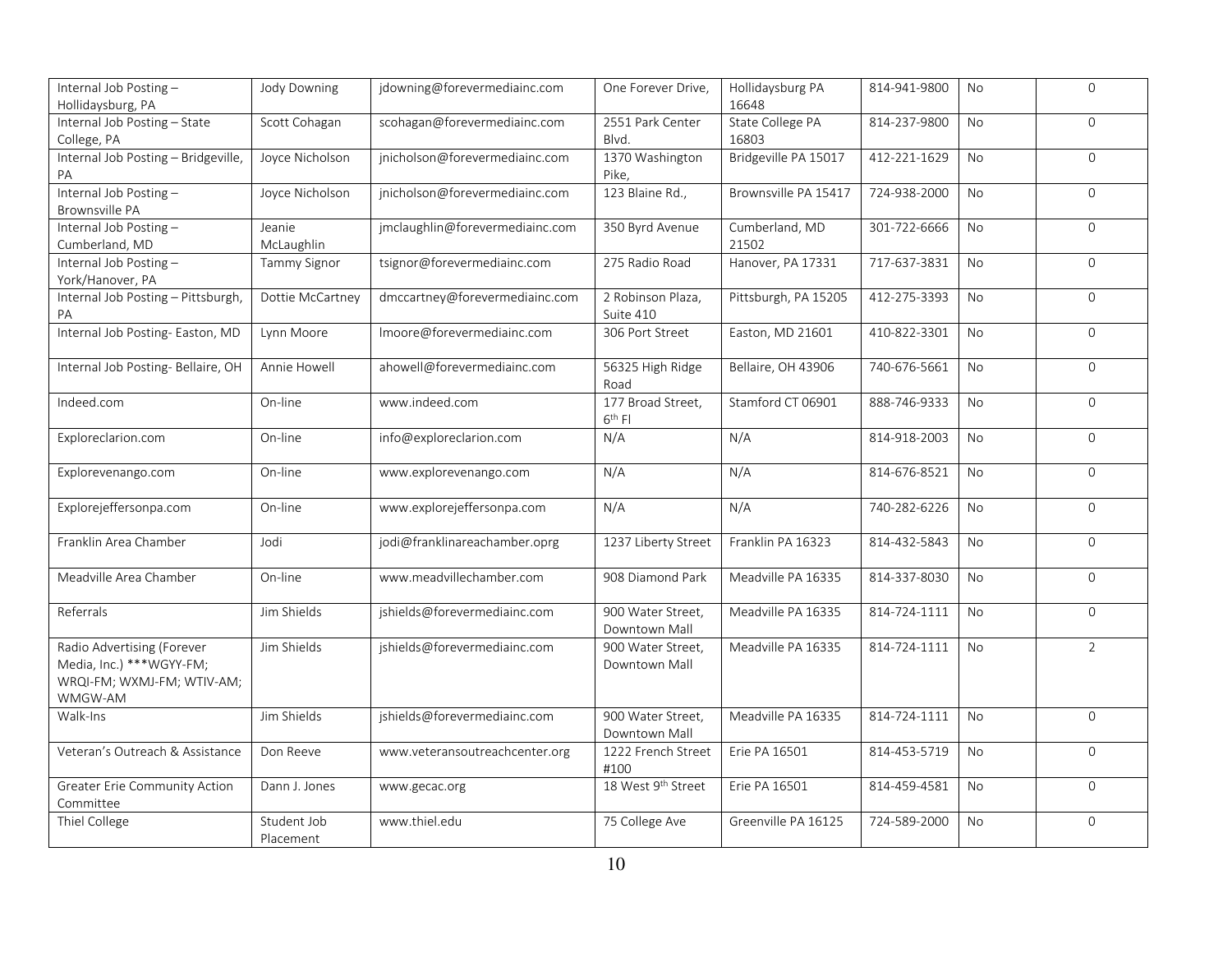| Lawrence County Community | Thomas Scott | www.lccap.org | 241 W. Grant | New Castle PA 16101 | 724-658-7258 | No |  |
|---------------------------|--------------|---------------|--------------|---------------------|--------------|----|--|
| Action Partnership        |              |               | Street       |                     |              |    |  |
|                           |              |               |              |                     |              |    |  |

### **FULL-TIME VACANCY EEO INFORMATION**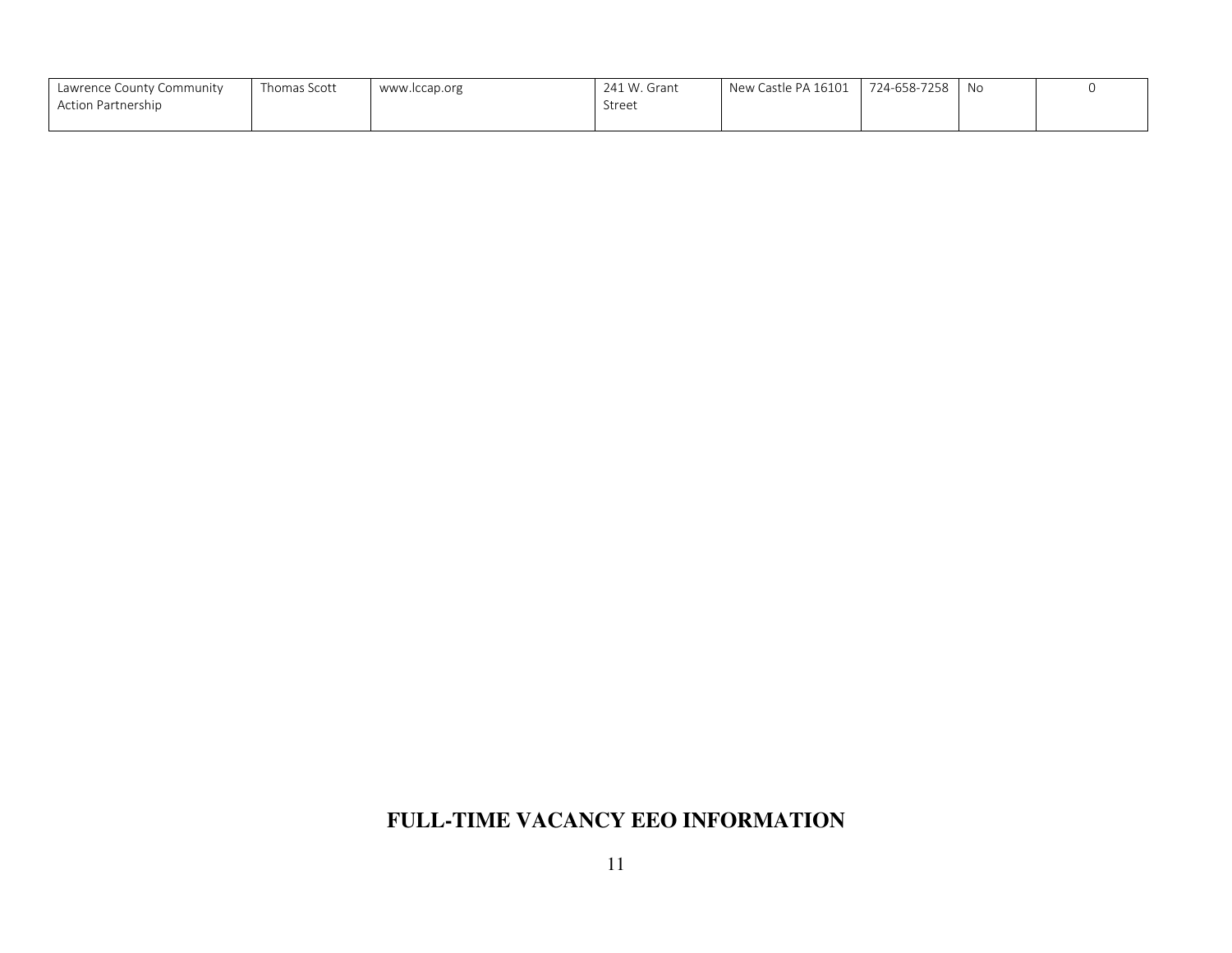| <b>Job Title of Vacancy: Sales Account Executive</b>   | <b>Recruitment Source That</b><br><b>Referred the Hiree:</b>      | Indeed.com |
|--------------------------------------------------------|-------------------------------------------------------------------|------------|
| <b>Date Vacancy Opened:</b><br><b>November 1, 2018</b> | <b>Total Number Hired:</b>                                        |            |
| <b>Date Vacancy Filled:</b><br><b>January 16, 2019</b> | <b>Total Number of Persons</b><br>Interviewed for the<br>Vacancy: | 3          |

| <b>RECRUITMENT SOURCES</b>      | <b>CONTACT PERSON</b> | <b>E-MAIL ADDRESS</b>           | <b>ADDRESS</b>     | CITY - STATE - ZIP   | PHONE/FAX    | Did Source | How many       |
|---------------------------------|-----------------------|---------------------------------|--------------------|----------------------|--------------|------------|----------------|
|                                 |                       |                                 |                    |                      |              | Request    | referrals from |
|                                 |                       |                                 |                    |                      |              | Notify?    | this source?   |
| Forever Media Website           | Jim Shields           | jshields@forevermediainc.com    | 900 Water Street,  | Meadville PA 16335   | 814-724-1111 | No         | 0              |
| www.forevernorthwestpa.com**    |                       |                                 | Downtown Mall      |                      |              |            |                |
| Pennsylvania Association of     | Gail Ponti            |                                 | 208 North 3rd St.  | Harrisburg PA 17101  | 717-482-4820 | <b>No</b>  | $\Omega$       |
| <b>Broadcasters</b>             |                       | gponti@pab.com                  |                    |                      |              |            |                |
| PA Careerlink                   | Tinamarie Trucco      | ttruccoder@pa.gove              | 260 Chestnut       | Meadville PA 16335   | 814-337-5574 | <b>No</b>  | $\Omega$       |
|                                 | de Rodriguez          |                                 | Street             |                      |              |            |                |
| Pittsburgh Veteran Center       | Director of Job       | www.vetcenter.va.org            | 2500 Baldwick Rd.  | Pittsburgh PA 15205  | 412-920-1765 | <b>No</b>  | $\Omega$       |
|                                 | Placement             |                                 |                    |                      |              |            |                |
| Troy A. Wood Human Service      | Director of Job       | www.co.venango.pa.us            | 1 Dale Ave.        | Franklin PA 16323    | 814-432-9551 | <b>No</b>  | 0              |
| Complex                         | Placement             |                                 |                    |                      |              |            |                |
|                                 |                       |                                 |                    |                      |              |            |                |
| Ohio/Illinois Centers for       | Gary James            | www.beonair.com                 | 9885 Rockside      | Valley View Oh 44125 | 216-503-5900 | <b>No</b>  | $\Omega$       |
| <b>Broadcasting</b>             |                       |                                 | Road, Ste #160     |                      |              |            |                |
|                                 |                       |                                 |                    |                      |              |            |                |
| Westminster College             | Katy Demedal          | demedal@westminster.edu         | 319 S. Market      | New Wilmington PA    | 724-946-6338 | <b>No</b>  | $\overline{0}$ |
|                                 |                       |                                 | Street             | 16142                |              |            |                |
| Allegheny College               | Office of Career      | www.allegheny.edu               | 520 N. Main Street | Meadville PA 16335   | 814-333-3100 | <b>No</b>  | $\Omega$       |
|                                 | Education             |                                 |                    |                      |              |            |                |
| All Access                      | On-line               | www.allaccess.com               | Hwy C30324955      | Malibu CA 90265      | 310-457-6616 | <b>No</b>  | $\Omega$       |
|                                 |                       |                                 | Pacific Coast      |                      |              |            |                |
| Internal Job Posting-Meadville  | Jim Shields           | jshields@forevermediainc.com    | 900 Water St.      | Meadville, PA 16335  | 814-724-1111 | <b>No</b>  | $\Omega$       |
|                                 |                       |                                 |                    |                      |              |            |                |
| Internal Job Posting - Franklin | Mary Rutherford       | mrutherford@forevermediainc.com | 1243 Liberty       | Franklin PA 16432    | 814-432-2188 | <b>No</b>  | $\overline{0}$ |
| PA                              |                       |                                 | Street, St 501     |                      |              |            |                |
| Internal Job Posting - New      | John Thomas           | jthomas@forevermediainc.com     | 219 Savannah       | New Castle, PA 16101 | 724-674-5502 | <b>No</b>  | $\overline{0}$ |
| Castle, PA                      |                       |                                 | Garden Road        |                      |              |            |                |
| Internal Job Posting-           | Shelly Lovenduski     | slovenduski@forevermediainc.com | 109 Plaza Drive,   | Johnstown PA 15905   | 814-255-4186 | <b>No</b>  | $\Omega$       |
| Johnstown, PA                   |                       |                                 | Ste $#2$           |                      |              |            |                |
| Internal Job Posting-           | Jody Downing          | jdowning@forevermediainc.com    | One Forever Drive, | Hollidaysburg PA     | 814-941-9800 | <b>No</b>  | $\overline{O}$ |
|                                 |                       |                                 |                    |                      |              |            |                |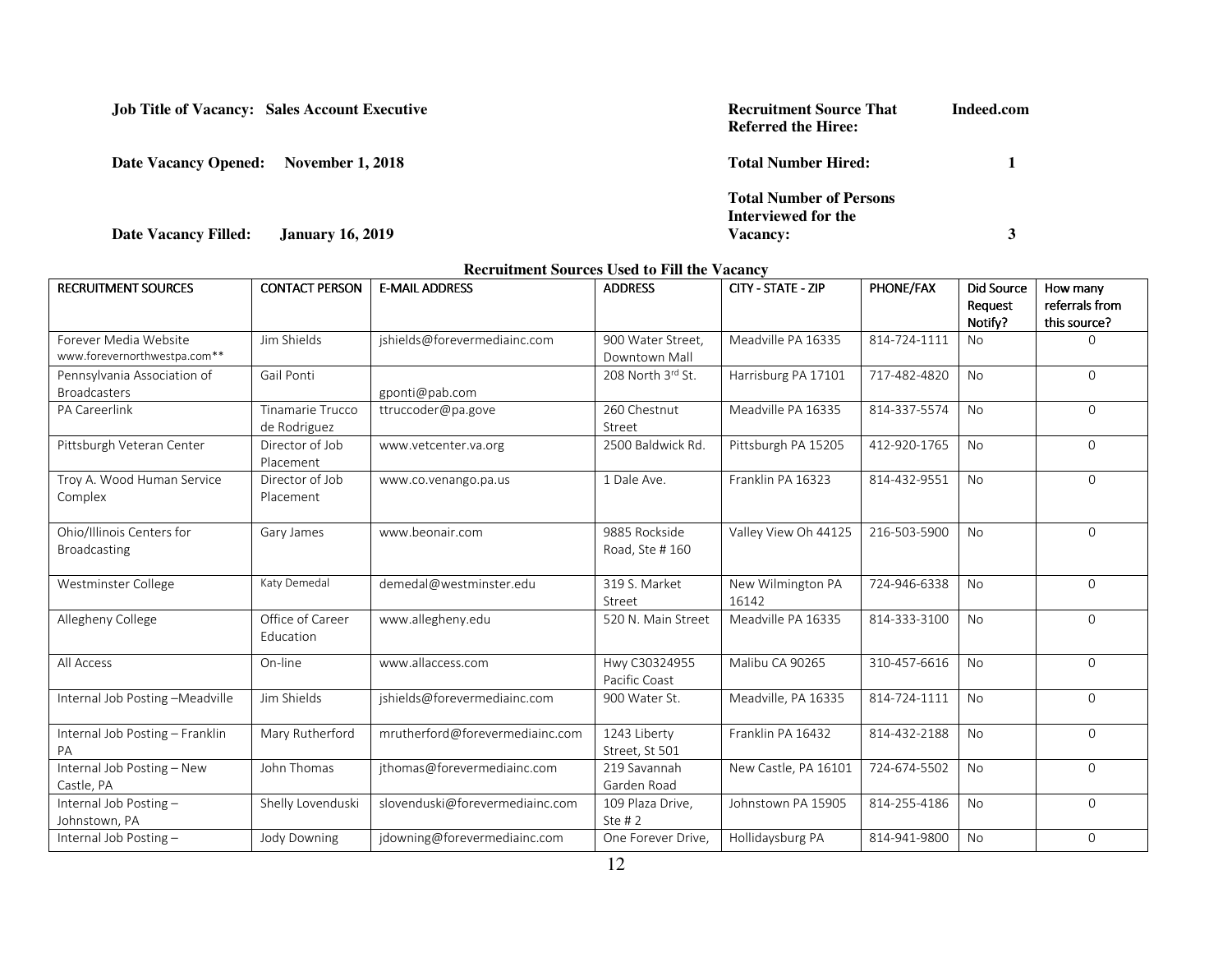| Hollidaysburg, PA                        |                     |                                 |                                | 16648                |              |           |                |
|------------------------------------------|---------------------|---------------------------------|--------------------------------|----------------------|--------------|-----------|----------------|
| Internal Job Posting - State             | Scott Cohagan       | scohagan@forevermediainc.com    | 2551 Park Center               | State College PA     | 814-237-9800 | <b>No</b> | $\Omega$       |
| College, PA                              |                     |                                 | Blvd.                          | 16803                |              |           |                |
| Internal Job Posting - Bridgeville,      | Joyce Nicholson     | jnicholson@forevermediainc.com  | 1370 Washington                | Bridgeville PA 15017 | 412-221-1629 | <b>No</b> | $\Omega$       |
| PA                                       |                     |                                 | Pike,                          |                      |              |           |                |
| Internal Job Posting-                    | Joyce Nicholson     | jnicholson@forevermediainc.com  | 123 Blaine Rd.,                | Brownsville PA 15417 | 724-938-2000 | <b>No</b> | $\overline{0}$ |
| <b>Brownsville PA</b>                    |                     |                                 |                                |                      |              |           |                |
| Internal Job Posting-                    | Jeanie              | jmclaughlin@forevermediainc.com | 350 Byrd Avenue                | Cumberland, MD       | 301-722-6666 | <b>No</b> | $\Omega$       |
| Cumberland, MD                           | McLaughlin          |                                 |                                | 21502                |              |           |                |
|                                          |                     |                                 |                                |                      |              |           |                |
| Internal Job Posting-                    | <b>Tammy Signor</b> | tsignor@forevermediainc.com     | 275 Radio Road                 | Hanover, PA 17331    | 717-637-3831 | <b>No</b> | $\mathbf{0}$   |
| York/Hanover, PA                         |                     |                                 |                                | Pittsburgh, PA 15205 |              |           |                |
| Internal Job Posting - Pittsburgh,<br>PA | Dottie McCartney    | dmccartney@forevermediainc.com  | 2 Robinson Plaza,<br>Suite 410 |                      | 412-275-3393 | <b>No</b> | $\overline{0}$ |
| Internal Job Posting-Easton, MD          | Lynn Moore          | Imoore@forevermediainc.com      | 306 Port Street                | Easton, MD 21601     | 410-822-3301 | No        | $\overline{0}$ |
|                                          |                     |                                 |                                |                      |              |           |                |
| Internal Job Posting-Bellaire, OH        | Annie Howell        | ahowell@forevermediainc.com     | 56325 High Ridge               | Bellaire, OH 43906   | 740-676-5661 | <b>No</b> | $\Omega$       |
|                                          |                     |                                 | Road                           |                      |              |           |                |
| Indeed.com                               | On-line             | www.indeed.com                  | 177 Broad Street,              | Stamford CT 06901    | 888-746-9333 | <b>No</b> | $\overline{2}$ |
|                                          |                     |                                 | $6th$ FI                       |                      |              |           |                |
| Exploreclarion.com                       | On-line             | info@exploreclarion.com         | N/A                            | N/A                  | 814-918-2003 | No        | $\overline{0}$ |
| Explorevenango.com                       | On-line             | www.explorevenango.com          | N/A                            | N/A                  | 814-676-8521 | <b>No</b> | $\mathbf{0}$   |
|                                          |                     |                                 |                                |                      |              |           |                |
| Explorejeffersonpa.com                   | On-line             | www.explorejeffersonpa.com      | N/A                            | N/A                  | 740-282-6226 | No        | $\overline{0}$ |
|                                          |                     |                                 |                                |                      |              |           |                |
| Franklin Area Chamber                    | Jodi                | jodi@franklinareachamber.oprg   | 1237 Liberty Street            | Franklin PA 16323    | 814-432-5843 | <b>No</b> | $\overline{0}$ |
|                                          |                     |                                 |                                |                      |              |           |                |
| Meadville Area Chamber                   | On-line             | www.meadvillechamber.com        | 908 Diamond Park               | Meadville PA 16335   | 814-337-8030 | No        | $\mathbf{0}$   |
| Referrals                                | Jim Shields         | jshields@forevermediainc.com    | 900 Water Street,              | Meadville PA 16335   | 814-724-1111 | No        | $\Omega$       |
|                                          |                     |                                 | Downtown Mall                  |                      |              |           |                |
| Radio Advertising (Forever               | Jim Shields         | jshields@forevermediainc.com    | 900 Water Street,              | Meadville PA 16335   | 814-724-1111 | No        | $\mathbf{1}$   |
| Media, Inc.) *** WGYY-FM;                |                     |                                 | Downtown Mall                  |                      |              |           |                |
| WRQI-FM; WXMJ-FM; WTIV-AM;               |                     |                                 |                                |                      |              |           |                |
| WMGW-AM                                  |                     |                                 |                                |                      |              |           |                |
| Walk-Ins                                 | Jim Shields         | jshields@forevermediainc.com    | 900 Water Street,              | Meadville PA 16335   | 814-724-1111 | <b>No</b> | $\overline{0}$ |
|                                          |                     |                                 | Downtown Mall                  |                      |              |           |                |
| Opportunities Unlimited of Erie          | n/a                 | www.stairwaysbh.org             | 2185 8th Street                | Erie PA 16505        | 814-878-2070 | <b>No</b> | $\overline{0}$ |
|                                          |                     |                                 |                                |                      |              |           |                |
| Senior Employment Center                 | n/a                 | www.matureservices.org          | 4495 Market St.,               | Boardman OH 44512    | 330-782-0978 | <b>No</b> | $\overline{0}$ |
|                                          |                     |                                 | Ste 300                        |                      |              |           |                |
| Center for Employment                    | n/a                 | www.ceoworks.org                | 100 Ross Street #              | Pittsburgh PA 15219  | 412-444-1025 | <b>No</b> | $\Omega$       |
| Opportunities                            |                     |                                 | 416                            |                      |              |           |                |
| Hispanic American Council                | n/a                 | mcrc@mcrcerie.org               | 554 E. 10th Street             | Erie PA 16503        | 814-455-0212 | <b>No</b> | $\overline{0}$ |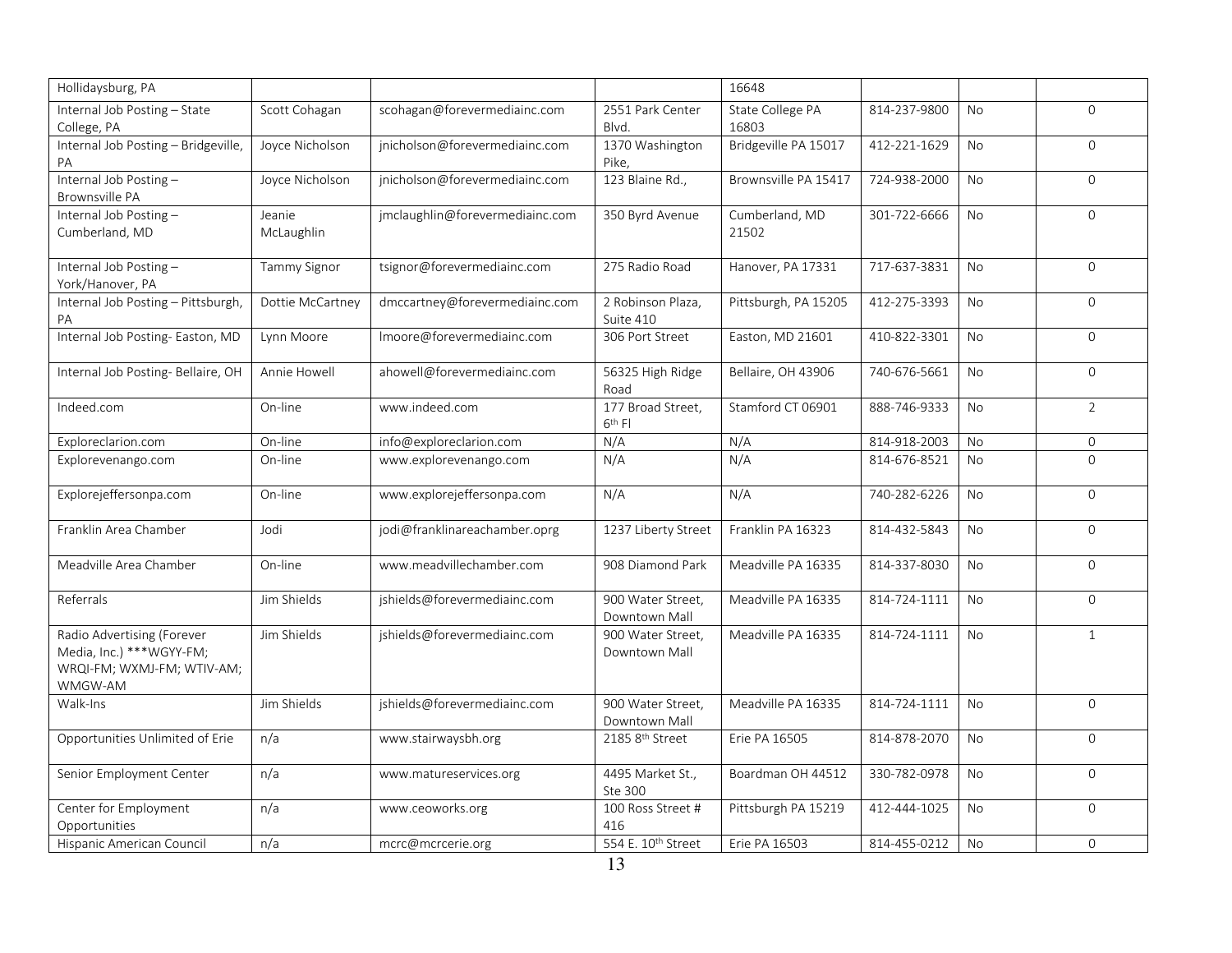| Veteran's Outreach & Assistance      | Don Reeve     | www.veteransoutreachcenter.org | 1222 French Street | Erie PA 16501       | 814-453-5719 | No   |  |
|--------------------------------------|---------------|--------------------------------|--------------------|---------------------|--------------|------|--|
|                                      |               |                                | #100               |                     |              |      |  |
| <b>Greater Erie Community Action</b> | Dann J. Jones | www.gecac.org                  | 18 West 9th Street | Erie PA 16501       | 814-459-4581 | No   |  |
| Committee                            |               |                                |                    |                     |              |      |  |
| Thiel College                        | Student Job   | www.thiel.edu                  | 75 College Ave     | Greenville PA 16125 | 724-589-2000 | - No |  |
|                                      | Placement     |                                |                    |                     |              |      |  |
| Lawrence County Community            | Thomas Scott  | www.lccap.org                  | 241 W. Grant       | New Castle PA 16101 | 724-658-7258 | No   |  |
| <b>Action Partnership</b>            |               |                                | Street             |                     |              |      |  |
|                                      |               |                                |                    |                     |              |      |  |

**Attachment B** 

**OUTREACH ACTIVITIES**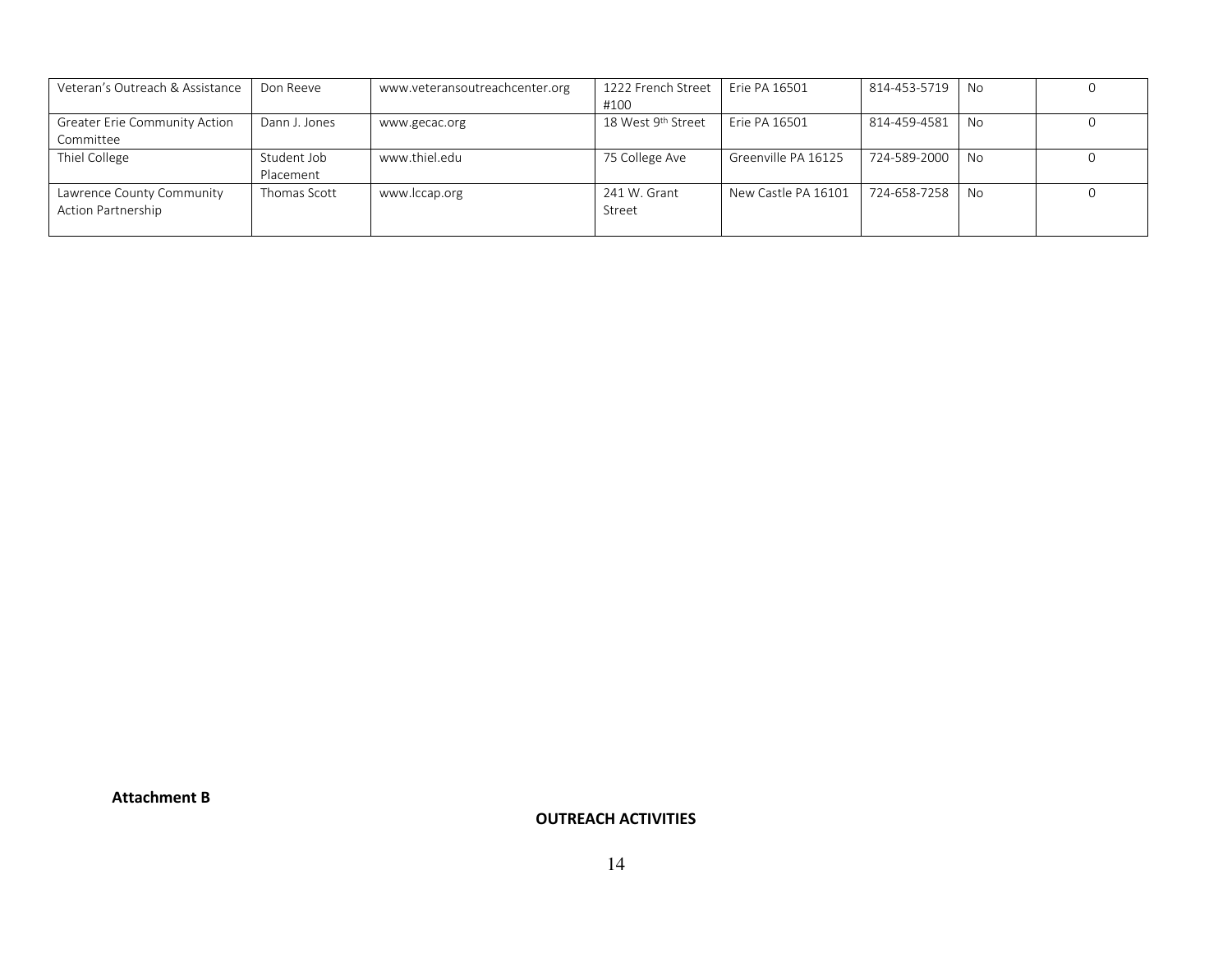Attachment B contains a list and brief description of menu option activities undertaken pursuant to the FCC's EEO rules during the time periods covered by this report. The stations have engaged in the following outreach activities:

### **#1 Job Fairs, Career Days, Career Fairs**

PENN HIGHLANDS JOB AND INTERNSHIP FAIR- Wednesday April 4, 2018. Location – Penn Highlands Richland Campus, Johnstown, PA. The event was designed to bring students and the general public together with employers representing over 50+ businesses in a ten-county region. Participants had the ability to meet and discuss career options, full and part-time employment opportunities. Representing Forever Media Inc. was Mike Stevens, Operations Manager and Shelly Lovenduski, Business Manager.

JUNIATA COLLEGE CAREER DAY February 22, 2019 from 11a.m. to 3 p.m.: Participation in the 2019 Juniata College Career Day event at Juniata College in Huntingdon, PA in the Kennedy Sports and Recreation Center. This event was designed to bring students together with employers and alumni from 120+ business, industry and public service in one convenient location and time to discuss student career options, internships and full-time employment opportunities. In attendance representing Forever Media Inc. was Bethany Hildebrand, Sales Assistant.

### JOB EXPO/THE PENNSYLVANIA STATE UNIVERSITY- THE COLLEGE OF COMMUNICATIONS

March 15, 2019 from 9 a.m. to 2 p.m.: Participation in the 2019 PSU College of Communications JobExpo, located in the HUB Robeson Center Alumni Hall at University Park, Pennsylvania. The Pennsylvania State University's College of Communications is the largest ACEEJMC accredited undergraduate communications program in the country. This Job Expo is designed for Penn State's top-notch advertising, public relations, film/video, journalism, media studied and telecommunications students and alumni to meet with Radio Broadcasting Groups, public relations firms, newspapers, magazines, production companies and broadcast and cable organizations. We have found that participation in this Job Expo has provided us an opportunity to meet strong candidates with relevant experience in an extremely efficient manner. By participating in the 2019 JobExpo Comm, we had access to over 5,000 students in attendance from Penn State. Representing Forever Media, Inc. was Scott Cohagan, General Manager and Tom Schmidt, Sales Manager.

Forever Media, Inc. sponsored and partnered with the Careerlink Job Fair on April 5, 2018 at the Cranberry Mall, Cranberry PA. Our General Manager, Jim Shields, attended the fair and met with prospective employees and collected their resumes.

### **#2 Forever Media, Inc. Hosted Job Fairs**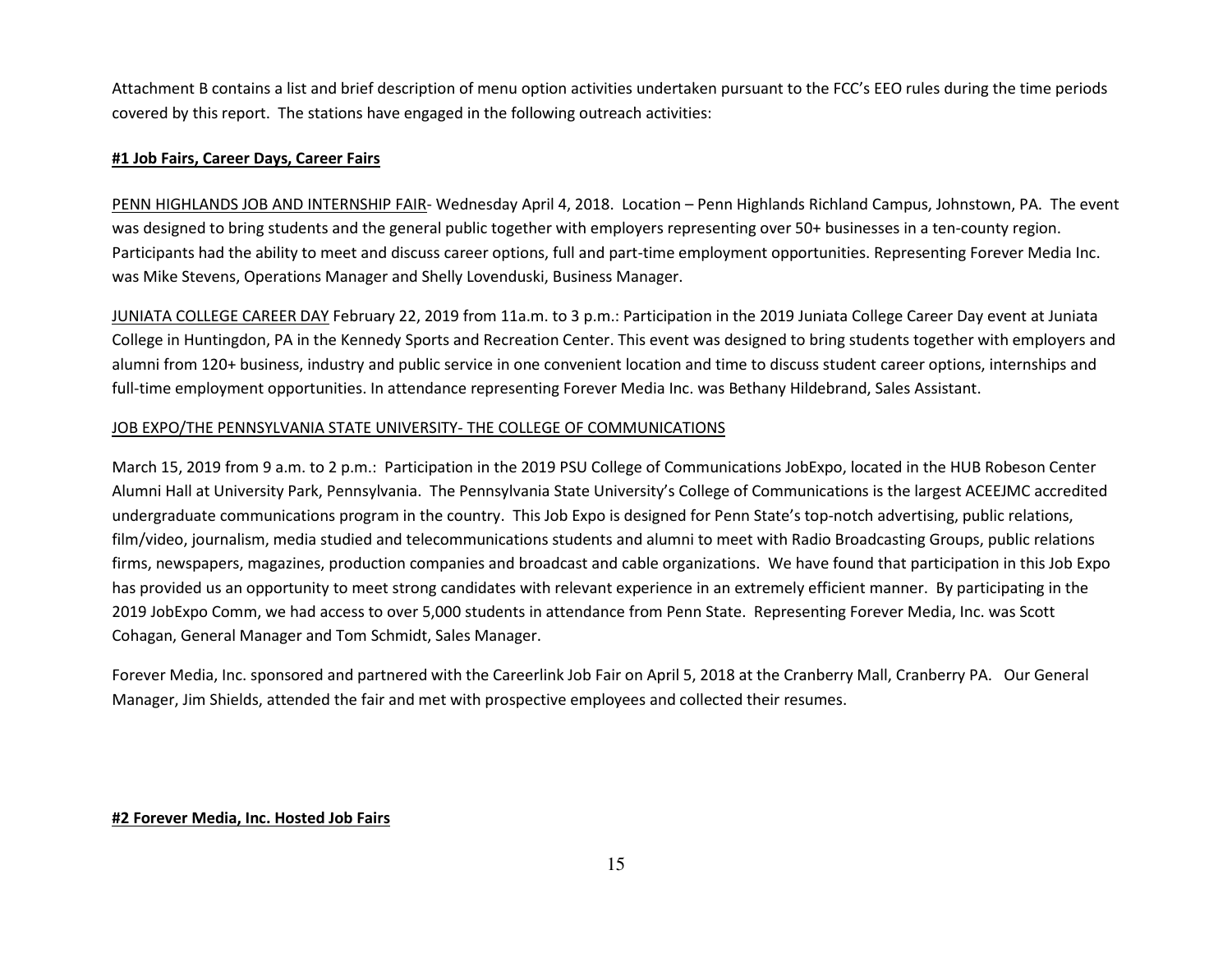Forever Media, Inc. hosted a Job Fair on Thursday, May 24, 2018 at the Park Inn by Radisson, Clarion PA. Our General Sales Manager, Cindy Grant, and Franklin sales staff attended the event to assist clients and accept resumes from potential job seekers.

Forever Media, Inc. hosted a Job Fair on Tuesday, April 24, 2018 at the Country Club, Meadville PA. Our General Sales Manager, Helen Powers, and Meadville sales staff attended the event to assist clients and accept resumes from potential job seekers.

Forever Media, Inc. hosted a Job Fair on Tuesday, September 18, 2018 at the Galleria Mall, Johnstown, PA 15904. The event featured over 30 local, regional and national companies offering information on employment opportunities in a variety of fields including health care, manufacturing, marketing, media and much more. Over 200 people attended this event. Representing Forever Media, Inc. was Mike Stevens, Operations Manager and Shelly Lovenduski, Business Manager.

Forever Media, Inc. hosted a Job Fair on Tuesday, February 12, 2019 at the Galleria Mall, Johnstown, PA 15904. The event featured more than 25 local, regional and national companies offering information on employment opportunities in a variety of fields including health care, manufacturing, marketing, media and much more. Over 200 people attended this event. Representing Forever Media, Inc. was Mike Stevens, Operations Manager and Shelly Lovenduski, Business Manager.

#### **#7 Participation in Scholarship Program**

Kerby Confer, Partner/Member of Forever Media, has devoted time and financially pledged to establish the Confer Radio Talent Institute at Bloomsburg University of Pennsylvania. The Institute ran from July 9<sup>th</sup> through July 18<sup>th</sup>, 2018. Commercials aired on WBUS(FM), WFGE(FM), WMAJ(FM), WQWK, WAPY(FM) and WRSC encouraging interested students to apply to attend the Institute. Digital Display ads promoting the Institute were also placed on www.forevermediainc.com.

#### **#8 Establishment of Training Programs for Station Personnel**

The National Association of Broadcasters (NAB) held their Radio Show 2018 conference in Las Vegas, NV from April 7<sup>th</sup> through 12<sup>th</sup>, 2018. Forever's President, Lynn Deppen, representing all of the stations for Forever Media, Inc., was in attendance to learn more about radio's new strategies and new platforms. The conference brought radio broadcasters and industry colleagues together to share knowledge, discover the latest innovations, network with industry leaders and explore creative business strategies for the digital age.

May 6-7, 2018 Pennsylvania Association of Broadcasters held the 2018 Gold Metal Meeting in Hershey, PA. Presentations of broadcast innovations, programming and legal concerns. Honored guests were acknowledged and Awards for Excellence in Broadcasting were presented at the banquet. Vice President of Sales Mike Sherry and Altoona Market Manager Bobbi Castellucci, representing all of the stations for Forever Media, Inc., attended the event.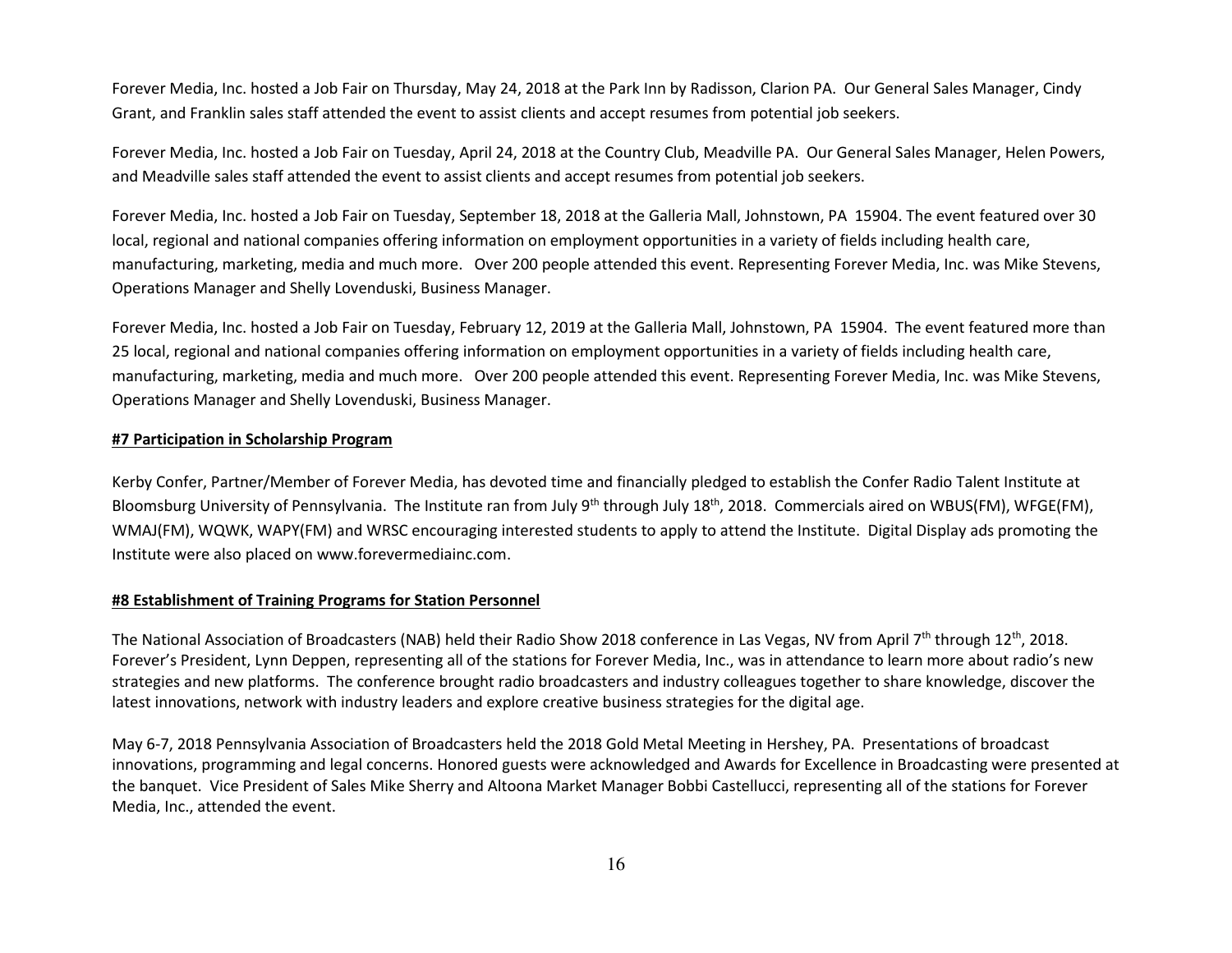On August 19-21, 2018, Forever Media managers/owners attended the AIMS (Association of Independent Metropolitan Stations) conference in Mackinac Island, Michigan. This three-day conference presented discussions regarding the radio business and new opportunities and problem solving. It also offered attendees the opportunity to network with other like-minded radio broadcast management. Speakers representing all of the stations for Forever Media at the meeting: Lynn Deppen, Michael Sherry, and Scott Cohagan.

The Radio Show was held on September 25<sup>th</sup> – September 28, 2018 in Orlando, FL. Connect with radio power players, discover creative ideas and rock out to red-hot performances. It's the ultimate destination for the go-getters of radio. Whether you're a seasoned pro or a young professional, this is your chance to help shape the future of radio – and have some fun. From tailored development opportunities to non-stop networking and live entertainment, it's everything you need to send your career into overdrive. Attended by Mike Sherry, VP of Sales representing all the stations for Forever Media, Inc.

October 1-2, 2018 Pennsylvania Association of Broadcasters held the 2018 Board of Directors Meeting in Hershey, PA. Presentations of broadcast innovations, programming and legal concerns. Altoona Market Manager Bobbi Castellucci attended the event representing all the stations for Forever Media, Inc.

Stonick Recruitment & Retention Seminar, with Chris Stonick, was held on November 1, 2018 at Hoss's Steak & Sea House in Seneca PA and also on November 2, 2018 at the Country Club in Meadville PA. This training session was held for clients and employers to help utilize radio in their recruitment and retention of employees.

On December 14, 2018, Mike Sherry, VP of Sales at Forever Media, Inc. attended the PAB Board meeting held in Bedford Springs, PA with Dave Davies and Bobbi Castellucci (General Managers) who represented all the stations for Forever Media, Inc.

On February 24-26, 2019, Forever Media Managers/owners attended the AIMS (Association of Independent Metropolitan Stations) conference in Indian Wells, CA. This three-day conference presented discussions regarding the radio business and new opportunities and problem solving. It also offered attendees the opportunity to network with other like-minded radio broadcast management. Attended by Mike Sherry, VP of Sales, Lynn Deppen, President and Jim Shields, GM who represented all the stations for Forever Media, Inc.

Account Executives are provided with daily group sales meetings to further their understanding of sales, communication, marketing trends/opportunities and sales information. These morning meetings are usually led by the General Sales Manager or General Manager. When individual training is required, the Account Executives are assisted by the General Sales Manager and/or the General Manager.

Forever Media Corporate Program Director, Mike Stevens, conducts a bi-weekly telephone conference call with the Program Directors and General Managers to review, guide and train in order to help them succeed in their careers and the overall operation of the Radio Stations. These calls routinely include coaching and support from Forever Media President Lynn Deppen and Radio Consultant Joel Raab.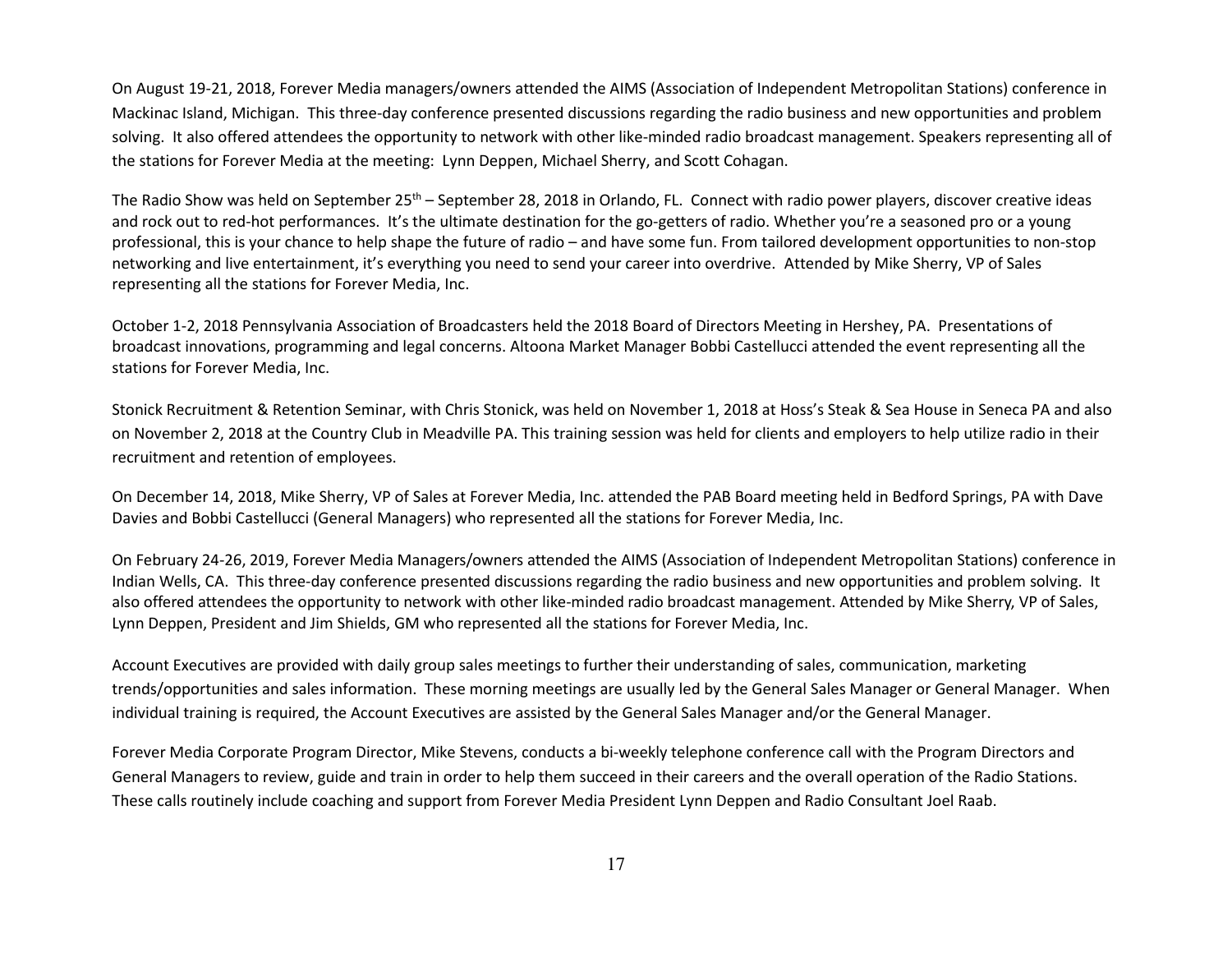Forever Media makes available Matrix Solutions to the Sales Department. Matrix offers a web-based media-specific software platform that enables the sales department to maximize their advertising opportunities. The program provides media sales workflow while giving the exact information needed for prospecting, managing, evaluating, and closing business. Training tools for all aspects of sales are provided and available within this program.

Forever Media makes available Marketron. Marketron offers a web-based media-specific software platform that enables the traffic departments, production departments, and business managers to maximize their managing and invoicing of commercials, non-traditional revenue and digital. Training tools for all aspects are provided and available within this program.

Forever Media makes available Nielsen. Nielsen offers platform training for the sales department. Training tools for all aspects are provided and available within this program including a monthly calendar of training sessions.

Forever Media supports and has a commitment to the principals of equal employment opportunity and intends to provide a work environment free from unlawful discrimination of any kind. In keeping with this commitment, upon hire, all new employees are put through Sexual Harassment training and every employee trained annually.

Forever Media incorporates an additional level of employee training with the ThinkZoom-P1Learning program. P1Learning provides on-line training and operations development solutions focused exclusively on the media industry. P1 provides selling techniques and concepts, tips, training, development leadership advice and legal compliance requirements to salespersons, human resources, supervisors and management. All Forever Media employees have access to hundreds of interactive courses, tests and written materials on a variety of topics relevant to the industry.

Forever Media General Managers schedule weekly, daily and individual meetings with Sales Account Executives to review, guide and train in order to help each succeed in their career. Additionally, every Tuesday morning, the Vice-President of Sales conducts a telephone-conferenced webinar to mentor all Forever Media station General Managers, General Sales Managers, Market Managers through a process of informal discussion of knowledge, education, coaching and support as it relates to work, career, or professional development.

The station's General Manager, General Sales Manager and Account Executives routinely train on-line with the Radio Advertising Bureau. During this period, all have earned Radio Marketing Professional Certifications from the Radio Advertising Bureau. These educational and instructional courses are designed to improve our sales team's knowledge about radio and offers educational/instructional courses designed to improve management, daily operations and leadership of the Radio Stations.

The General Manager and General Sales Manager have routinely trained on-line with the Pennsylvania Associations of Broadcasters (The Local Broadcast Sales Team & P1 Selling).